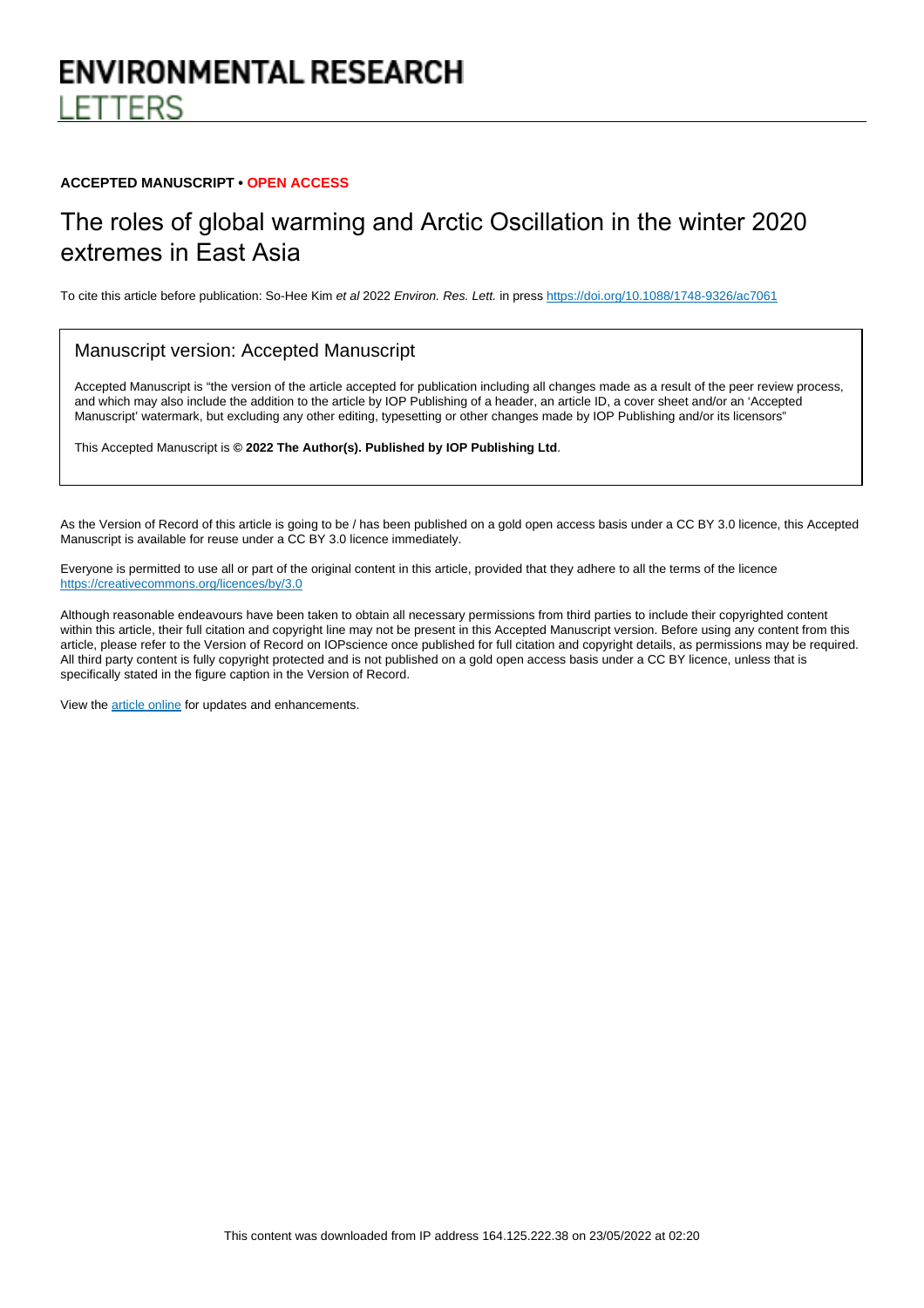| $\overline{\mathbf{c}}$ |    |                                                                                                   |
|-------------------------|----|---------------------------------------------------------------------------------------------------|
| 3                       |    |                                                                                                   |
| 4<br>5                  | 1  | The roles of global warming and Arctic Oscillation                                                |
| 6                       |    |                                                                                                   |
| 7                       | 2  | in the winter 2020 extremes in East Asia                                                          |
| 8                       |    |                                                                                                   |
| 9                       | 3  |                                                                                                   |
| 10                      |    |                                                                                                   |
| 11                      | 4  | So-Hee Kim <sup>1</sup> , V.N. Kryjov <sup>2</sup> , and Joong-Bae Ahn <sup>3</sup>               |
| 12<br>13                | 5  |                                                                                                   |
| 14                      |    |                                                                                                   |
| 15                      | 6  |                                                                                                   |
| 16                      | 7  | <sup>1</sup> Department of Atmospheric Sciences, BK21 School of Earth and Environmental Systems,  |
| 17                      |    |                                                                                                   |
| 18                      | 8  | Pusan National University, Busan, South Korea                                                     |
| 19                      | 9  | <sup>2</sup> Research Institute for Basic Sciences, Pusan National University, Busan, South Korea |
| 20<br>21                | 10 | <sup>3</sup> Department of Atmospheric Sciences, Pusan National University, Busan, South Korea    |
| 22                      |    |                                                                                                   |
| 23                      | 11 |                                                                                                   |
| 24                      |    |                                                                                                   |
| 25                      | 12 |                                                                                                   |
| 26                      |    |                                                                                                   |
| 27<br>28                | 13 |                                                                                                   |
| 29                      |    |                                                                                                   |
| 30                      | 14 |                                                                                                   |
| 31                      |    |                                                                                                   |
| 32<br>33                | 15 | *Corresponding Author: Joong-Bae Ahn                                                              |
| 34                      | 16 | Department of Atmospheric Sciences, Pusan National University                                     |
| 35                      | 17 | 2, Busandaehak-ro 63beon-gil, Geumjeong-gu, Busan, South Korea                                    |
| 36<br>37                | 18 | Phone: +82-51-514-1932                                                                            |
| 38                      | 19 | E-mail: jbahn@pusan.ac.kr                                                                         |
| 39                      |    |                                                                                                   |
| 40<br>41                | 20 |                                                                                                   |
| 42                      |    |                                                                                                   |
| 43                      | 21 |                                                                                                   |
| 44                      |    |                                                                                                   |
| 45                      | 22 | Key words: climate extremes; Arctic Oscillation; global warming trend; statistical                |
| 46<br>47                | 23 | analysis                                                                                          |
| 48                      |    |                                                                                                   |
| 49                      | 24 |                                                                                                   |
| 50                      |    |                                                                                                   |
| 51<br>52                | 25 |                                                                                                   |
| 53                      |    |                                                                                                   |
| 54                      |    |                                                                                                   |
| 55                      |    |                                                                                                   |
| 56                      |    |                                                                                                   |
| 57<br>58                |    |                                                                                                   |
| 59                      |    |                                                                                                   |
| 60                      |    |                                                                                                   |
|                         |    | $1\,$                                                                                             |
|                         |    |                                                                                                   |
|                         |    |                                                                                                   |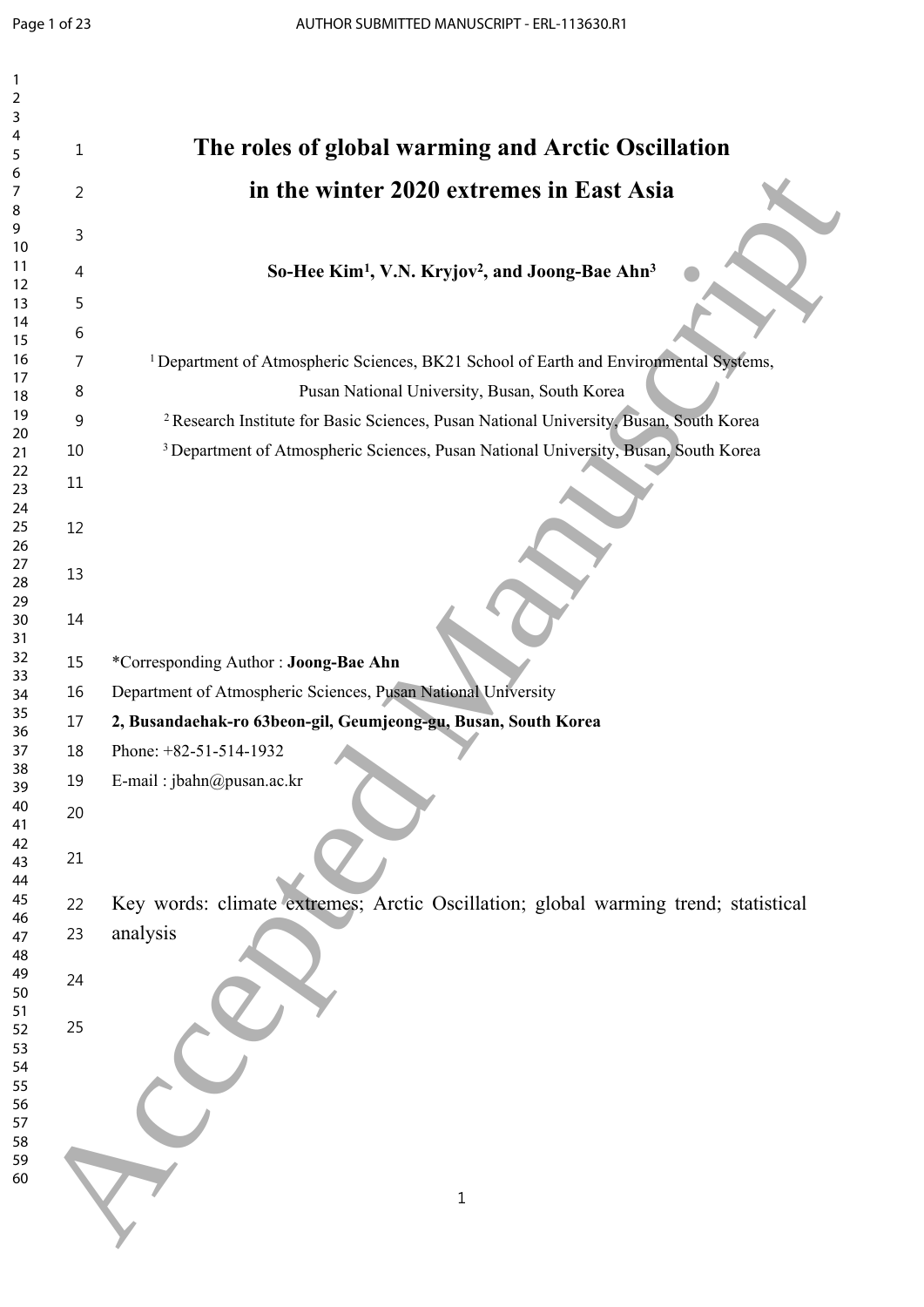### **Abstract**

 The 2019/20 winter was extremely warm globally and in the Northern Hemisphere extratropics. The main cause of climate extremes particularly in East Asia, was the extreme positive Arctic Oscillation (AO) event superimposed on steady global warming. The negligible trend in the AO over the preceding 41 years makes it possible to distinguish the roles of AO and global warming in the observed extremes. We estimate and compare contributions to January-March 2020 climate extremes by the AO and global warming represented by local temperature trends using the ERA5 reanalysis data. Based on results from a preliminary study, we estimate the contribution by global warming using linear regression while that by the AO using cubic regression, which is more restrained for the high AO index values than linear. The results show that the temperature extremes were mainly caused by the extreme positive AO event which accounts for approximately 3/4 of the observed temperature anomalies in northern East Asia and 2/3 in eastern East Asia. In southern East Asia, the AO contributes negligibly and positive temperature anomalies are related to global warming and local and regional impacts, particularly extreme SST, enhance south-westerlies and local radiative forcing. General conclusion is that the observed strong positive temperature anomalies including extreme anomalies over East Asia could have been achieved only as a combined effect of the extreme positive AO event and global warming. Quantification of the roles of the AO and global warming in climate extremes helps to estimate future anomalies caused by extreme AO events as well as assess uncertainties in climate model projections. The 2019/20 wister was extremely warm globally and in the Nothern Hermidplete<br>
20 retationpics the manuscript of the tax contents particularly in Fast Asia, was the extend<br>
20 reading Acceler in each case of chiract catte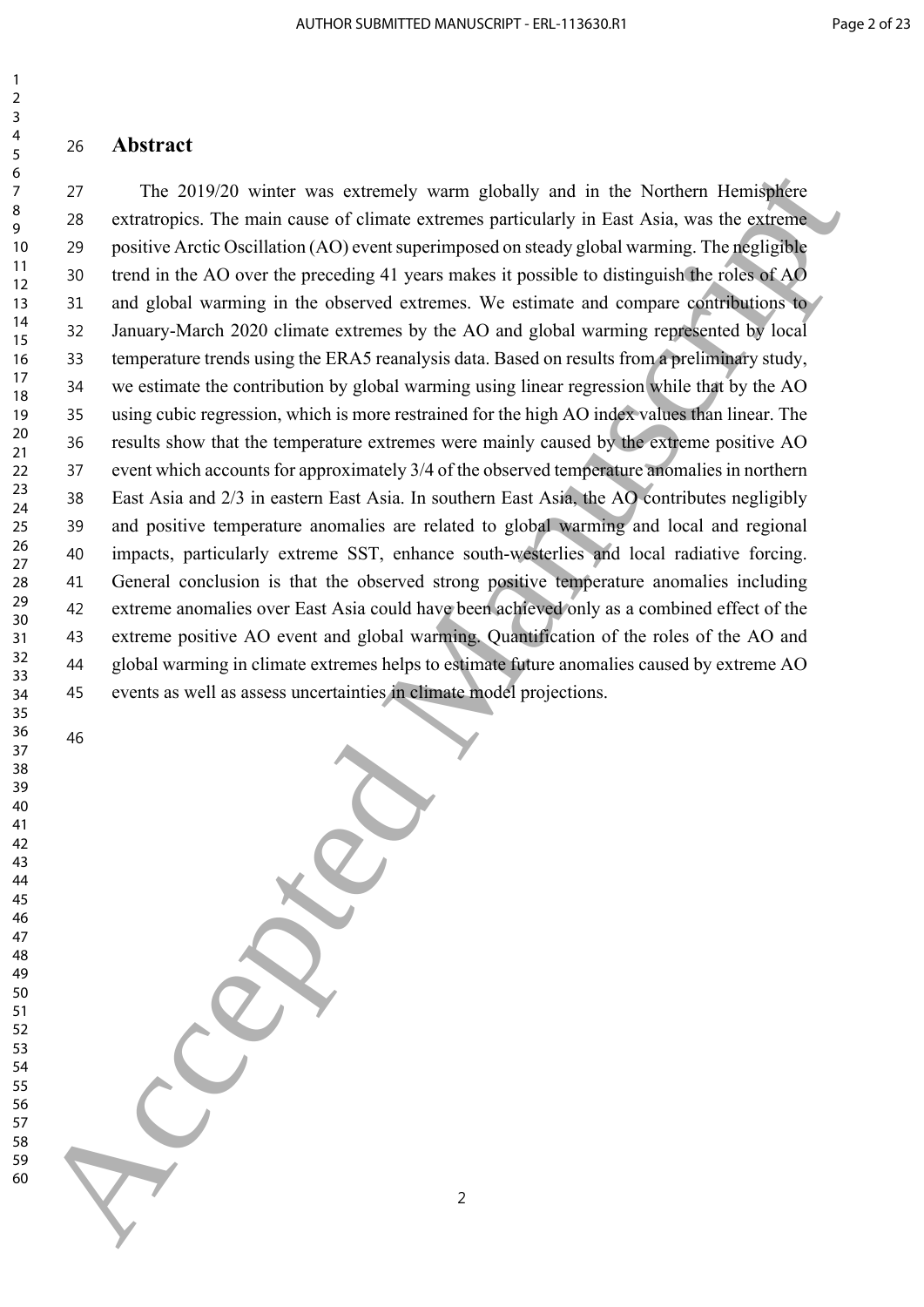### **1. Introduction**

 The 2019/20 winter was the second warmest winter on 141-year record, with January- March (JFM) 2020 temperature anomaly being +1.15K for globe and +1.53K for the Northern Hemisphere against the 1901-2000 climatology (NOAA, 2020). Recent studies (Lawrence et al, 2020; Juzbašić et al., 2021) have shown that the winter 2019/20 climate extremes in the Northern extratropics were caused by an extremely positive Arctic Oscillation (AO) event. The AO recognized by Thompson and Wallace (1998; 2000) is a seesaw in sea level pressure (SLP) and geopotential height (GPH) anomalies between the polar region and the middle latitudes. In the lower troposphere, the positive AO phase is associated with the negative SLP and GPH anomalies encompassing the polar region and two stretched centers of the positive anomalies 58 over the North Atlantic and North Pacific in the latitudinal belt 40<sup>o</sup>N-50<sup>o</sup>N. This pattern provides anomalous westerlies on the northern side of this positive anomaly belt and anomalous easterlies on its southern side. It is atmospheric circulation mode that dominates the wintertime climate over whole Northern Eurasia.

 In East Asia, the 2019/20 winter was extremely warm, with observed wintertime temperatures being highest on record in Korea and Japan, with number and intensity of cold 64 surges being anomalously low (figures are available at https://data.kma.go.kr/climate/cdwv/selectCdwvDmap.do?pgmNo=733). The mechanisms of the AO influence on East Asia temperature ensue from these AO-associated SLP/GPH anomaly patterns (Thompson and Wallace, 2000) and were discussed in previous studies (e.g., Thompson and Wallace, 2001; Wu et al., 2006; Park et al., 2011; Park and Ahn, 2016). The positive AO polarity associates with weakening of the Siberian High due to the enhanced heat advection with anomalous westerlies over Northern Eurasia, resulting in weakening of the East Asia Winter Monsoon (EAWM) (e.g., Gong et al., 2001), reducing of frequency, amplitude, and duration of cold surges (Zhang et al., 1997; Jeong and Ho, 2005; Park et al., 2011; Woo et al., 2012; Heo et al., 2018), and triggering the positive East Asia temperature anomaly (Gong et al., 2001). Also, the positive AO polarity associates with the anomalous heat advection from the ocean with the enhanced easterlies on the southern side of the North Pacific stretched center (e.g., Gong and Wang, 2003; Suo et al., 2009; Lee et al., 2013). Therefore, the described mechanisms suggest that a positive AO event can cause positive temperature anomalies in East Asia that provide the basis for our study focused on assessment of a portion of East Asia JFM 2020 observed positive extreme temperature anomalies caused by the extreme AO event and a portion associated with global warming. **40**<br>
10  $\frac{2}{3}$  The 20102/0 violie was lies second variete winds to the location and the second variety and the second wind has  $\frac{2}{3}$  S0 Murici (10.8)  $\frac{2}{3}$  S0 Murici (10.8)  $\frac{2}{3}$  S0 Murici (10.8)  $\frac{2}{3$ 

 The previous studies of the response to the extreme AO event have been focused on hemispheric or continental scale regions. Particularly, Lawrence et al. (2020) analyzes zonal 83 mean temperature anomalies. They show that about two thirds of the zonal mean temperature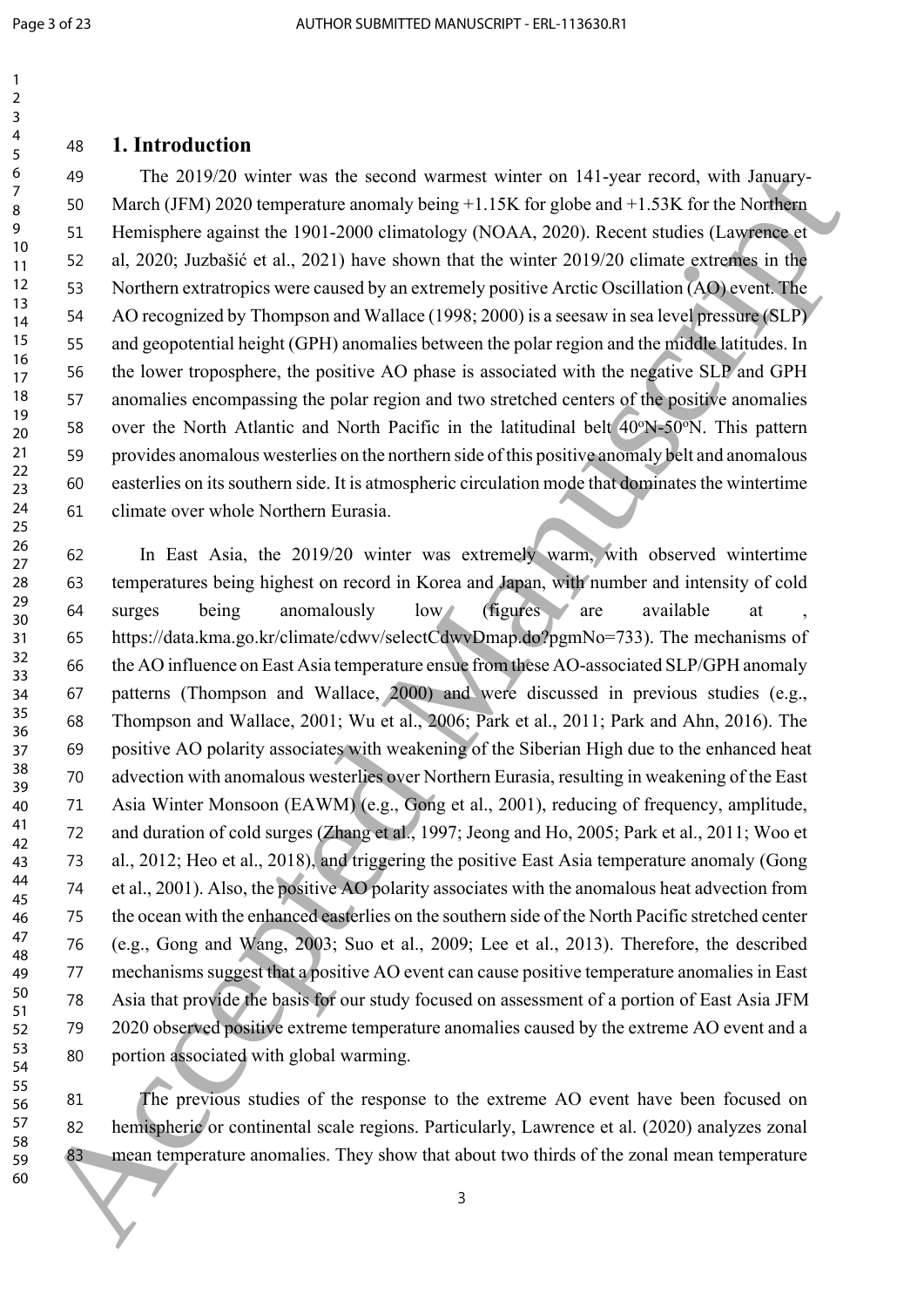anomalies in the latitudinal belt 40-70°N are linearly congruent with the AO index in JFM 2020, with the AO-congruent zonal mean positive temperature anomaly being largely contributed from western and north-eastern Eurasia with contribution from northern North America being 87 negative (Lawrence et al., 2020, Fig. 6). However, the authors note that the quantity may partly be attributed to global warming because it was obtained on non-detrended data. Kryjov (2021) studies the separate linear contributions of the AO and global warming to the December-March 2019/20 mean temperature anomalies over Northern Eurasia, focusing mainly on its western part, and reveals a dominant role of the AO enhanced by the trend components. However, the study has remained uncertainties because both the AO and trend contributions were estimated by linear models whereas some studies have suggested nonlinearity in local-scale temperature trends (e.g., Ribes et al., 2016) as well as in the temperature-AO relationships (e.g., Higgins et al., 2002; Son et al., 2012). Therefore, in this study, the appropriate functions representing the temperature trends and the temperature-AO relationships over East Asia are determined through preliminary studies. Kam et al (2022) show that 36% of December-February 2019/20 mean Northwestern Russia temperature anomaly is linearly congruent with the North Atlantic Oscillation index. However, their result is not applicable to East Asia because the studied region is far distant from East Asia and zonal circulation was not strong in December (the AO index was 0.41).

 Changes in weather and climate extremes occur regularly and it is evident that extremes of temperature will rise in the daily and seasonal time scales, and intermittent winter extremes will continue to appear (IPCC, 2014). Under these climate change, the Northern Eurasia Future Initiative (NEFI) ultimately seeks to develop a sustainable society by establishing appropriate mitigation and adaptation strategies accordingly through analysis of the changing climate and environment (Groisman et al 2017; Soja and Groisman, 2018). Located in the easternmost part of the NEFI domain, East Asia is a densely populated area where extreme climate greatly impacts social and economic status and development. Moreover, regional global warming wintertime manifestations in East Asia are strong and spatially inhomogeneous within the region (e.g., Jiang et al., 2004; Ahn et al., 2014; Xu et al., 2016; Luo et al., 2020). Therefore, quantification of the separate contributions of global warming and the AO to the extremes of 2019/20 winter could increase our understanding of the forthcoming temperature extremes in East Asia. This not only provides a broader understanding of temperature extremes in the context of global warming but can also help regional decision makers in strategizing mitigation and adaptation. Along with daily mean temperature, we analyze the AO and global warming contributions to maximum and minimum temperatures 6 8 with the AC-coupter attention pointive beneficture anomaly benefited and the product of the properties and space of the space of the space of the space of the space of the space of the space of the space of the space

The purpose of the study is separation and quantification of the AO and global warming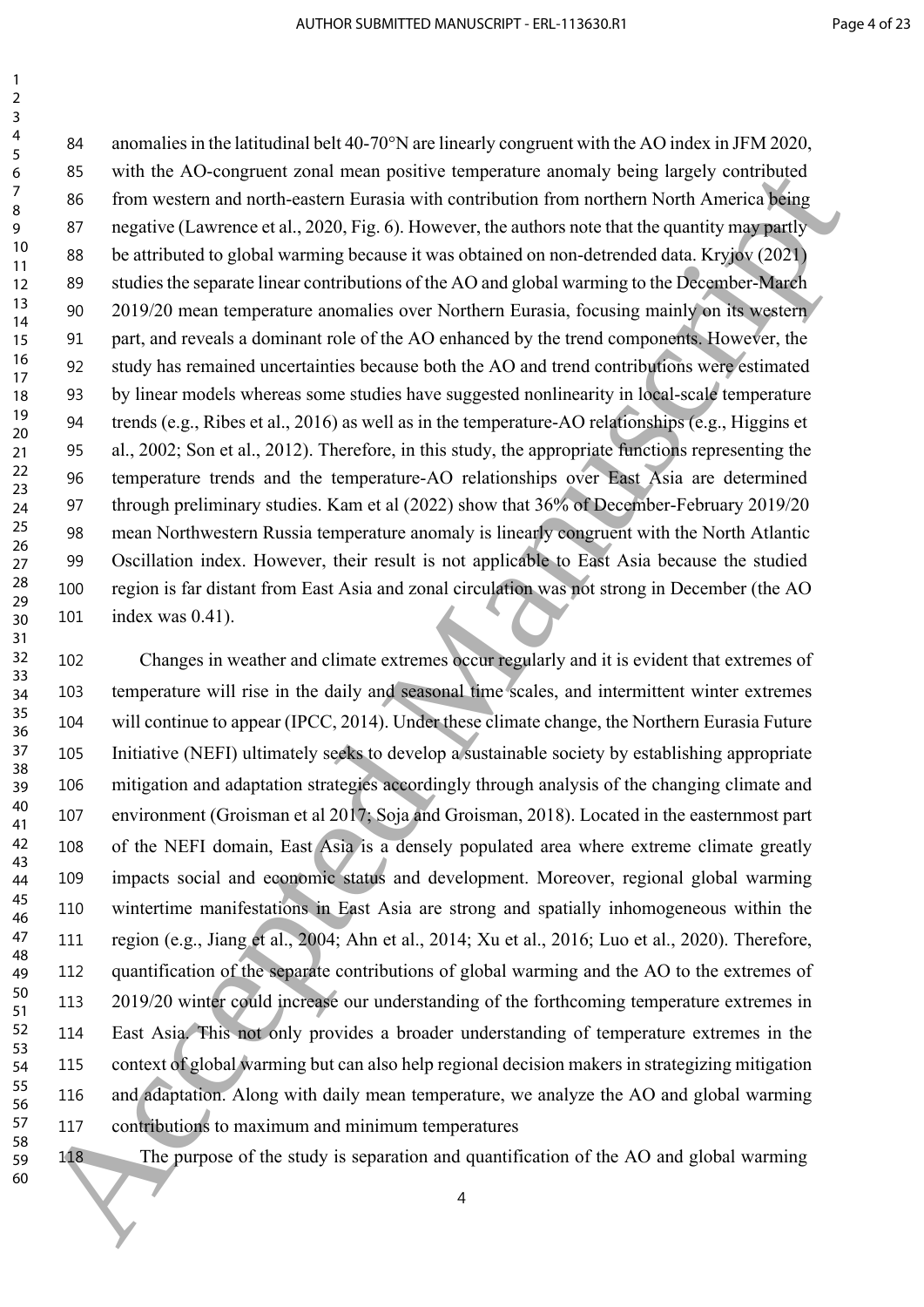contributions to the JFM 2020 temperature extremes in East Asia accounting for possible nonlinearity of the local warming trends and temperature-AO relationships and their spatial inhomogeneity.

 This paper is organized as follows. Section 2 describes the datasets and details the methods. Analysis of the 2020 regional climate anomalies and contributions by the AO and global warming are posted in Section 3. Discussion is in Section 4. Section 5 presents conclusions.

#### **2. Data and Methods**

#### **2.1. Data**

 The monthly mean AO index (AOI) used is available from the Climate Prediction Center website at https://www.cpc.ncep.noaa.gov/products/precip/CWlink/daily\_ao\_index/ao.shtml (accessed 14 June 2021). It is updated monthly following the technology of Thompson and Wallace (2000) with the use of the 1000 hPa geopotential height (Z1000) fields poleward of 132 20<sup>o</sup>N from NCEP-NCAR Reanalysis-1 (Kalnay et al., 1996) and the 1979-2000 basic period. Monthly mean indices are estimated by projecting monthly mean anomalies of Z1000 on the loading pattern that was estimated for the basic period as the first EOF of the year-round monthly mean Z1000 anomalies with respect to the corresponding monthly means weighted by 136 square root of the cosine of latitude. All the AO monthly indices have the same loading pattern, and the published indices are not standardized that implies opportunity for estimation of the seasonal mean AOI values. This study focuses on January-March because the extreme seasonal mean AOI was observed during these months in 2020. It is important to note that the linear trend in the JFM AOI during the 41-year period (1979-2019), preceding the analyzed 2020, was negligible, 0.01 σ/year, with 95% confidence intervals being 0.03 σ/year **(Fig. 1).** 322 and the track of Manuscript (Geology and the special of the special of the special control of the special of the special of the special of the special of the special of the special of the SPA Amazon scenarios and deta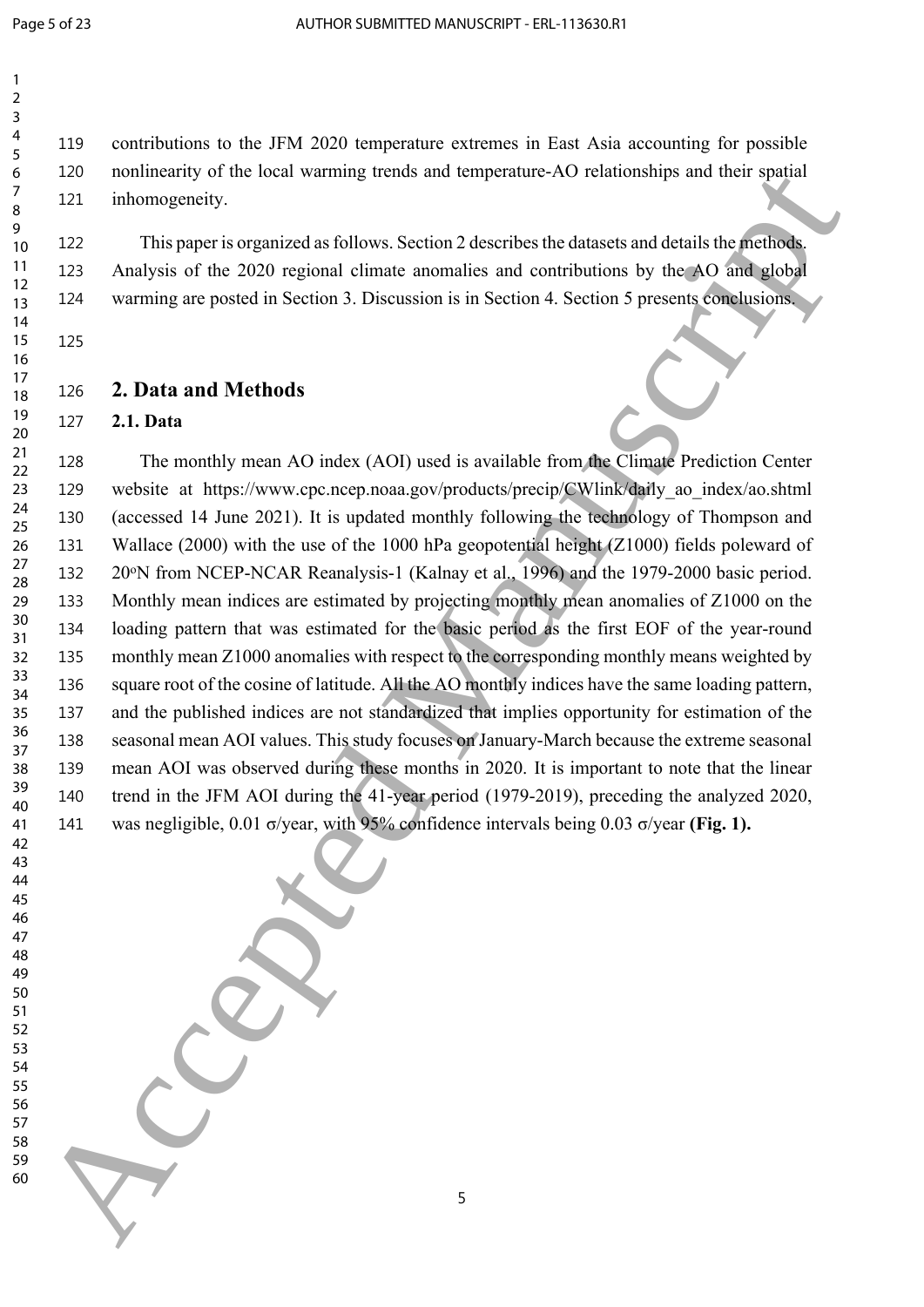

**Fig. 1.** The 1979-2019 time series of JFM AOI and its 41-year linear trend (0.01 σ/year, with 95% confidence intervals being 0.03 σ/year). The AOI value of JFM 2020 is shown with red dot.

 A reasonable estimate of the contribution of the AO and global warming in East Asia would require high resolution long-term data sets covering up to JFM 2020. We selected the ERA5, a fifth-generation ECMWF reanalysis that covers data from 1979 to the present. The ERA5 reanalysis has a horizontal resolution of 0.25° x 0.25° and 37 vertical levels, it is available from the Copernicus Climate Change Service (C3S) Climate Data Store homepage (https://cds.climate.copernicus.eu/cdsapp#!/search?type=dataset&text=era5). The JFM mean temperature variables we use are seasonal means of daily mean (T2m), maximum (T2max), and minimum (T2min) temperature, obtained based on 1-hour data (Hersbach et al., 2018). Monthly data are additionally used in supporting analyses: SLP, sea surface temperature (SST), wind at 850hPa surface, surface net shortwave and long-wave radiation (Hersbach et al., 2019a; b). The monthly mean snow cover extent data were derived from the Rutgers University Global 154 Snow Laboratory data meshed on the irregular  $88 \times 88$  grid. Accepted Manuscript

 

  **2.2. Subregions of East Asia**

 The local manifestations of global warming as well as the AO impact on temperature essentially differs from each part of East Asia **(Fig. 2).** Particularly, the grid-points featuring statistically significant temperature trends are mainly concentrated in the southern part of East Asia and the adjacent seas **(Fig.2a)**, whereas the AO influence is the strongest in the northern half of the East Asian region **(Fig. 2b)**. Therefore, we divide the whole East Asia region into three subregions allowing more or less spatially homogeneous quantification of the contributions of global warming and the AO to the temperature extremes. Northern East Asia (NEA) is a subregion of comparatively low local temperature trends and of the strongest 165 temperature response to the AO, mainly caused by variations in heat advection associated with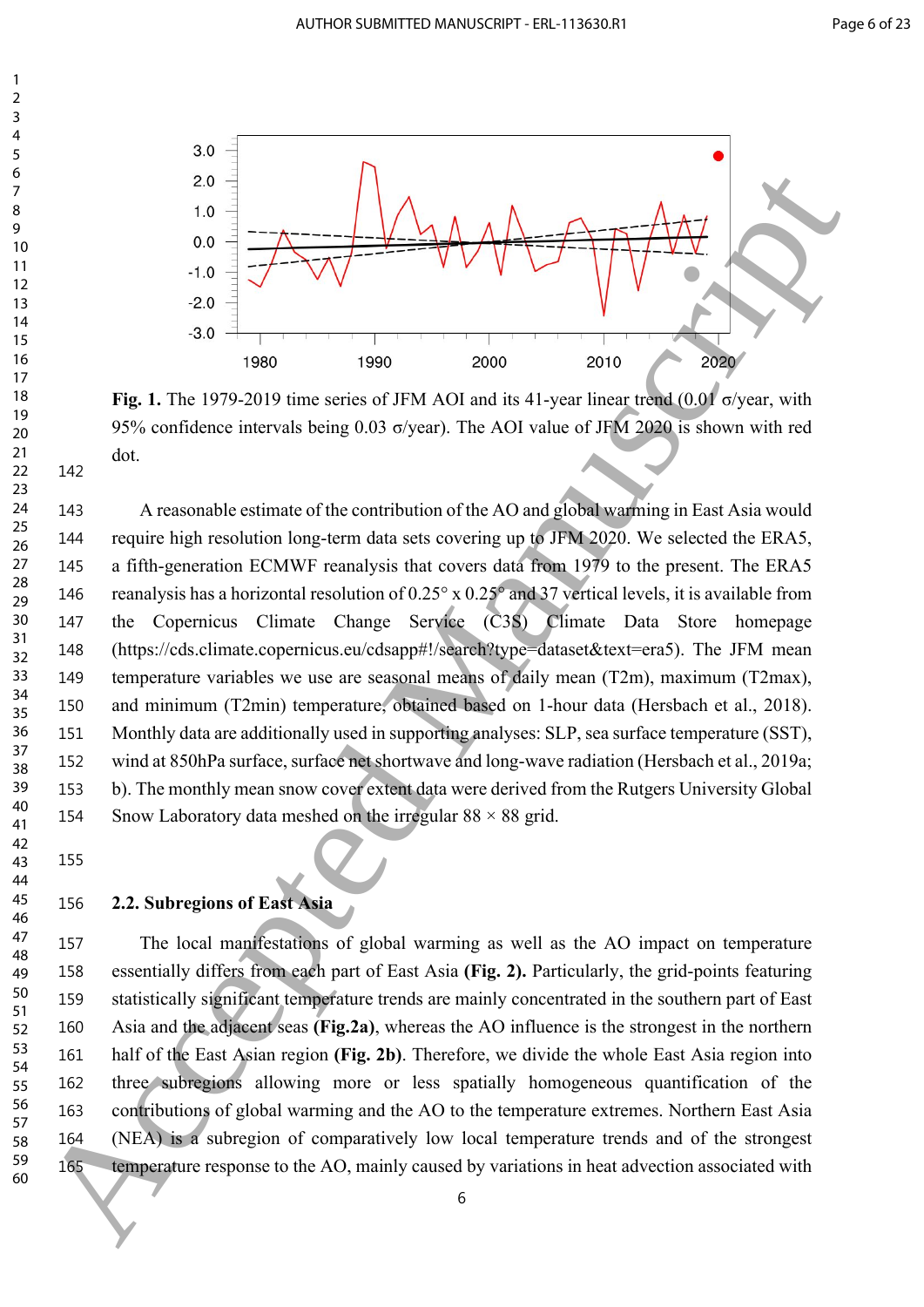the AO. Eastern East Asia (EEA) is a subregion combining both significant temperature trends and strong affect by the AO via its influence on the EAWM. Southern East Asia (SEA) is a subregion of mainly significant local temperature trends and insignificant correlations of grid-point temperatures with AOI.



**Fig. 2.** Maps of (a) T2m trends based standardized T2m, and (b) coefficients of determination (R<sup>2</sup> ) between the observed and estimated using cubic regression series of JFM T2m for 1979- 2019. Rectangles show selected subregions of East Asia, Northern East Asia (NEA), Eastern East Asia (EEA), Southern East Asia (SEA). Please see details in the text. Thin nets mark the grid-points where (a) the linear trend and (b) correlation coefficient is significant at the 95% confidence level in two-tailed test.

### **2.3. Methods**

 We examined anomalies of the winter 2020 and the contributions of the AO and global warming to these anomalies with respect to climatology from 1979-2019. Global warming is characterized by the trend in globally averaged temperature or, that is the same under linear constraint at least, globally averaged local temperature trends. However, the local temperature trends, contributing to the global one, essentially differ from each other (e.g., IPCC, 2014, Fig. 1.1). So that, in our study, a grid-point manifestation of global warming was represented by a 1979-2019 local temperature trend (LTT) at this grid-point. Our preliminary analysis of the shape of the trend line for three selected subregions of East Asia with the use of linear, quadratic, and cubic polynomial approximations shows that for the analyzed 41-year period the linear approximation is the most appropriate based on *F*-value assessments. This result is supported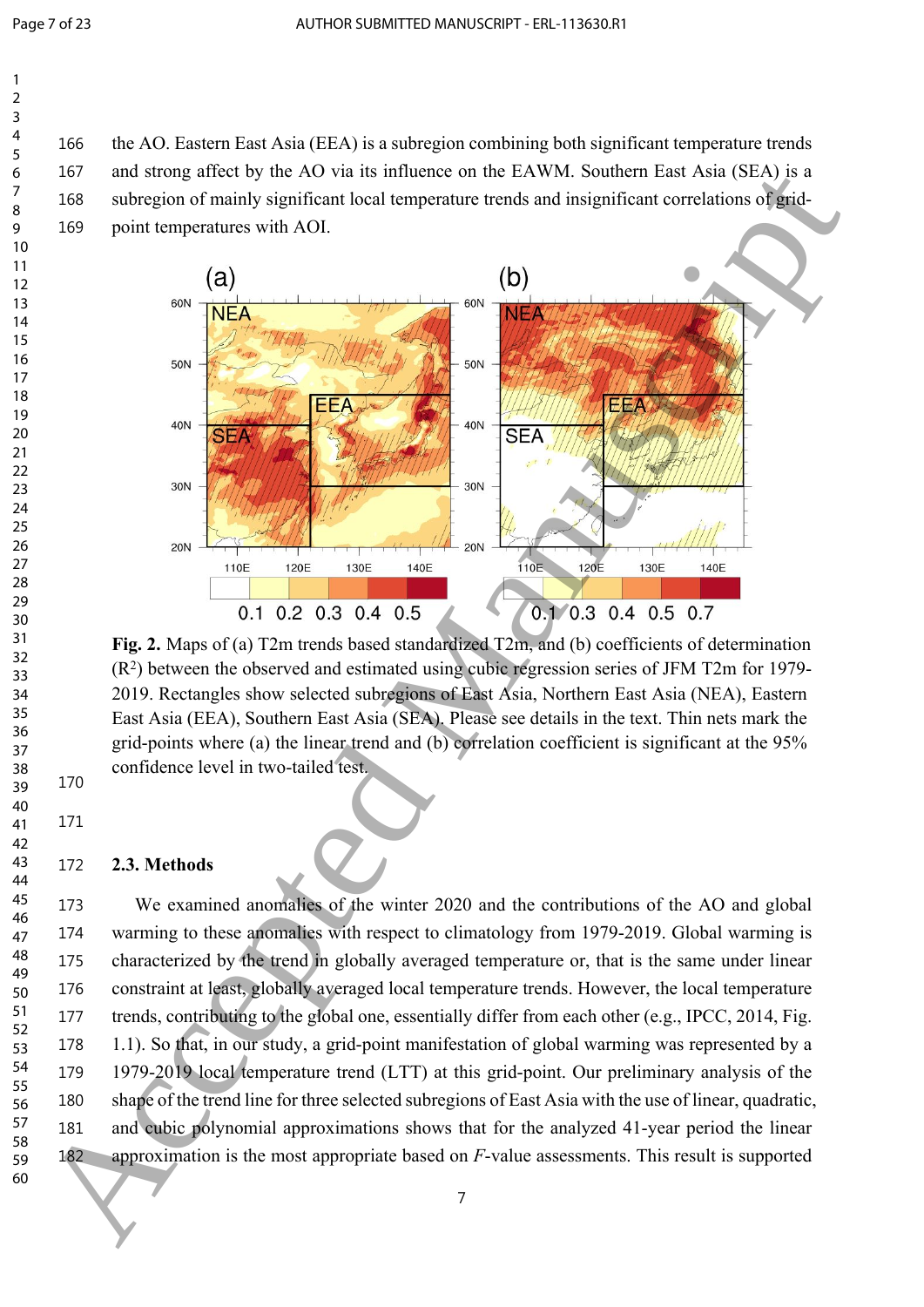by previous studies demonstrated that the non-linear trend with rapid temperature increase in the 1970s and restrained in the 2000s was the result of overlapping the global trends with natural variability, (Meehl et al., 2009; Zhou and Tung, 2013). Furthermore, Zhou and Tung (2013) showed that linear trend assessments for different recent time intervals within the past 100 years vary insignificantly when overlapping variability was removed. For East Asia, the temperature trend nonlinear approximations underestimate the 2020 temperature value by several tenths of Kelvin as compared with linear for all three temperature characteristics, T2m, T2max, and T2min **(Fig. 3a-c and S1)**. So that, our assessments could be considered as an upper bound of the global warming contribution for East Asia in JFM 2020. 60 Accepted Manuscript (and restruction the DOM) was the result of verticing the global strategy of the DVD above that the result of verticing the global strategy of the result of the result of the first control of the re

 Son et al. (2012) documented nonlinearity in the temperature-AOI relationships. For the high and low AOIs some kind of "saturation" in temperature response occurs that results in overestimation of the temperature values associated with the high and low AOI values under linear constraints. Therefore, we performed preliminary analysis for East Asia and selected the cubic polynomial function as the most appropriate to characterize the temperature-AOI relationships **(Fig. 3d-f and S2),** with cubic regression coefficients being estimated separately for each grid-point.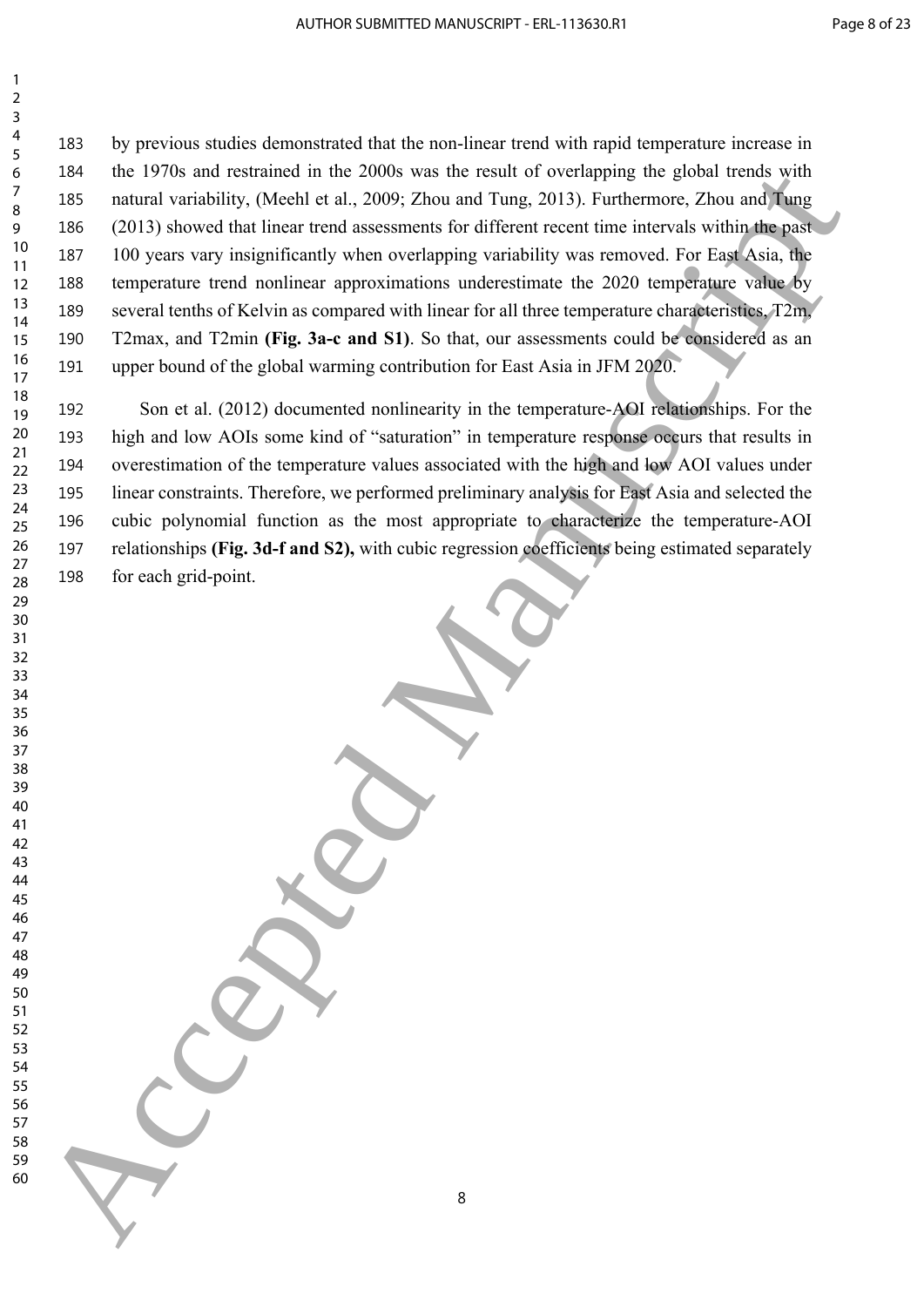

**Fig. 3. (Top)** JFM temperature time series (gray dots) from 1979-2019 for T2m for (a) NEA, (b) SEA, and (c) EEA (Unit: K). Linear trend derived on 1979-2019 time series is shown with red line; quadratic trend is shown with black line. The temperature values of JFM 2020 are shown with red dots; **(Bottom)** Scatterplots showing the temperature-AO relationships (gray dots) from 1979-2019 for T2m for (d) NEA, (e) SEA, and (f) EEA (Unit: K). Derived on 1979-2019 time series, cubic relationships are shown with red line, linear relationships are shown with black line. The temperature-AO relationship values of JFM 2020 are shown with red dots.

 Since the linear trend in the AOI was negligible in 1979-2019, we consider the AOI and the grid-point linear temperature trend statistically independent during this period (we discuss this assumption in Section 4.1). In our study, the LTT and AO contributions are estimated by regression, with the training period being 1979-2019, with 2020 being the target year. For each grid-point we derive a regression equation for the LTT contribution using the grid-point original temperature time series as predictand and time as predictor. Then, we independently derive the cubic regression equation for the AO contribution on the grid-point linearly detrended time series, with the linear trend, although negligible, being subtracted from the AO indices as well. Significance of the regression coefficients was assessed by Student's *t*-statistic accounting for the effective series size (Bretherton et al., 1999). Since regression coefficients may be positive and negative, the appropriate confidence level was set at the 95% in two-tailed tests.

 Following recommendations of Wilks (1995, p.311) we assess similarity between the patterns of observed temperature anomalies in JFM 2020 and patterns of the global warming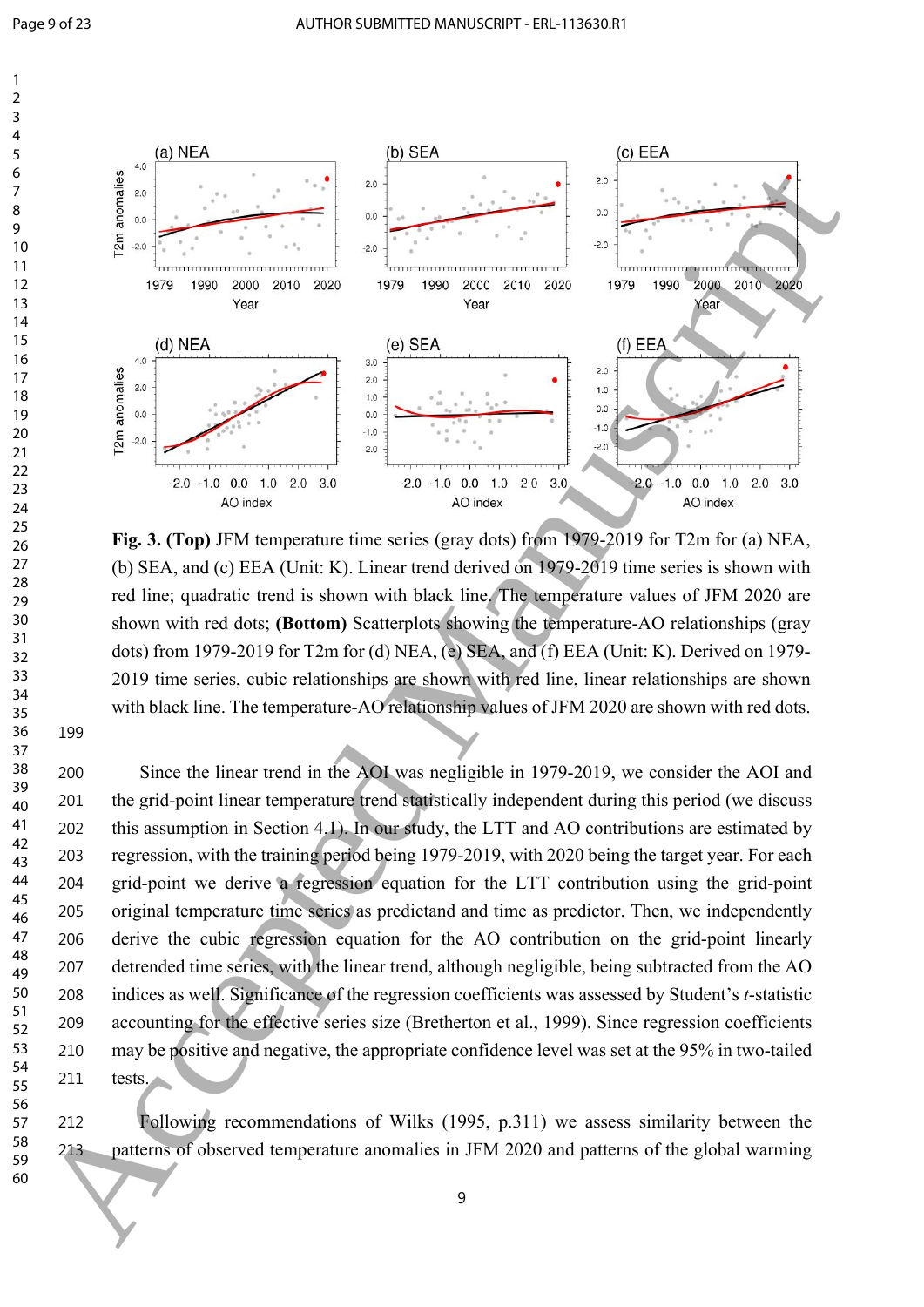and AO contributions by spatial correlation coefficients. Accuracy of our statistical model is assessed by the root mean squared error (*RMSE*) between the JFM 2020 observed and estimated temperature fields. We compare the accuracy of representation of the observed temperature field by different estimated fields (the AO, LTT, AO+LTT contributions) by the mean squared skill score (*MSSS)*, recommended by Murphy (1988):

 

219  $MSSS = (MSE_{ref} - MSE_{anl})/MSE_{ref}$ 

220 where *MSE* is the mean squared error of the observed temperature field representation by 221 an estimated field, with the  $MSE_{ant}$  corresponding to the analyzed estimated field and the 222  $MSE_{ref}$  to the reference one. The *MSSS* is positive if the analyzed estimated field is closer to the observed one than the reference estimated field.

 The statistical significance of the spatial correlation coefficients and *MSSS* values was assessed using a Monte Carlo resampling approach (Wilks, 1995). To account for the spatial correlation structure, we use the moving blocks procedure (Wilks, 1997). We estimated *p*- values by computing 1000 coefficients (*MSSS* values) between fields of randomly scrambled blocks of observations and unchanged contribution fields. We considered the spatial correlation coefficient (*MSSS*) significant at the 97.5% confidence level in one-tailed test if the *p*-value was below 2.5%. 

### **3. Results**

#### **3.1. Global Analysis of the AO and LTT Contributions to T2m anomalies of JFM 2020**

 As a preliminary analysis to provide a broader understanding of the results for East Asia we examine the AO and LTT contributions to the observed T2m anomalies of JFM 2020 on a global scale. **Fig 4a** shows an exceptionally warm winter in Northern Eurasia (anomalies exceed 5K), with East Asia anomalies exceeding 2K, positive anomalies of up to 2K over south-eastern North America, and negative anomalies of about -3K over Greenland and Alaska. The AO mainly contributes positively over western (exceeding 5K) and eastern (up to 5K) Northern Eurasia and negatively over Greenland (up to -5K). This spatial pattern of the AO contribution resembles the typical pattern of T2m anomalies associated with the positive AO events, although with stronger anomalies. The contribution of LTT is not spatially uniform. It is the largest over the Eastern Arctic (up to 5K) while over the continents it is mostly less than 2K. Areas of the largest underestimation of the JFM 2020 T2m anomalies are Western Siberia (residuals of up to 5K) and the Labrador Peninsula (residuals of up to 4K). The largest overestimation is over the Arctic Ocean (residuals are less than -5K) where both the AO and LTT contribute (incorrectly) positively based on the historical relationships 323 assessed by the result of the AC manuscript (WMS) between the PM 2020 observed Manuscripture<br>  $\frac{2}{7}$  as the engene of the compare the neutrator of representation of the ubserved large<br>points of the engene of the co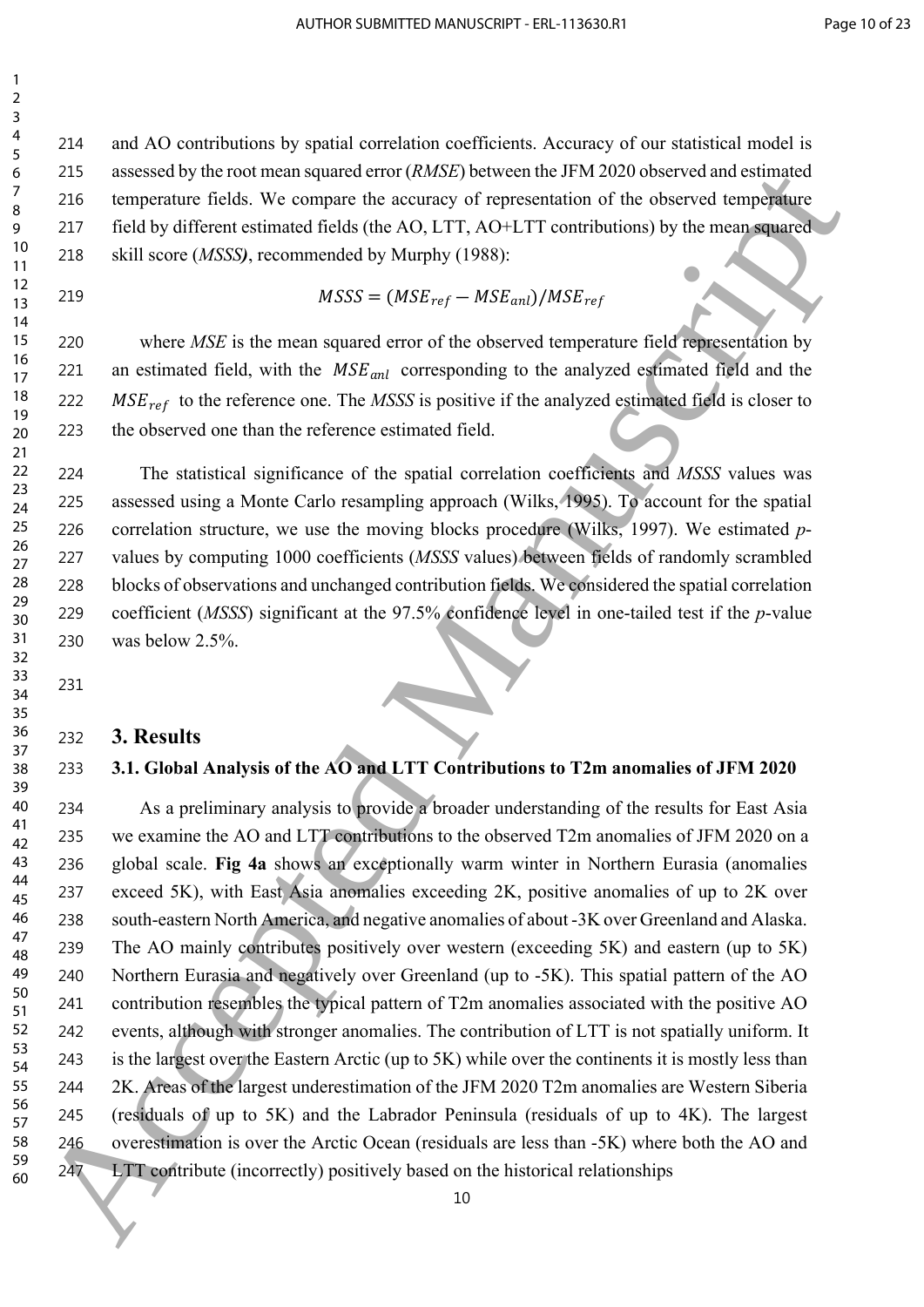

**Fig. 4.** (a) Anomaly of T2m in 2020 with respect to 1979-2019 climatology; black dots mark grid-points where T2m is the highest on record. (b) The AO contribution; thin nets mark the grid-points where the regression coefficient is significant at the 95% confidence level in twotailed test**.** (c) The LWT contribution; thin nets mark the grid-points where the linear trend is significant at the 95% confidence level in two-tailed test. (d) The residual of the T2m anomaly in 2020 excluding the AO and LWT contributions (Unit: K).

## **3.2. Regional/subregional portion of the JFM 2020 anomalies congruent with the AO and global warming.**

 **Table 1** shows the portion of the JFM 2020 observed anomalies congruent with the AO and global warming. For whole East Asia, the average AO contribution accounts for 58% of T2m anomalies, while the LTTs contribute 32%, together they explain 90% of the observed anomalies. Over NEA, the AO portion increases up to 78%, while the global warming contribution accounts for 32%. Summation of these two contributions leads to 10% overestimation of the observed anomalies and essential negative residuals. EEA demonstrates results closest to the observations, 94% of the observed anomalies are congruent with the joint AO and global warming contribution, with the AO accounting for 66% and LTTs for 28%. The poorest results are for SEA, 45% of jointly explained portion of the observed anomaly, with the AO portion being 3% and the global warming portion being 42%. In general, our statistical model, implying contributions by only the AO and global warming, is appropriate for East Asia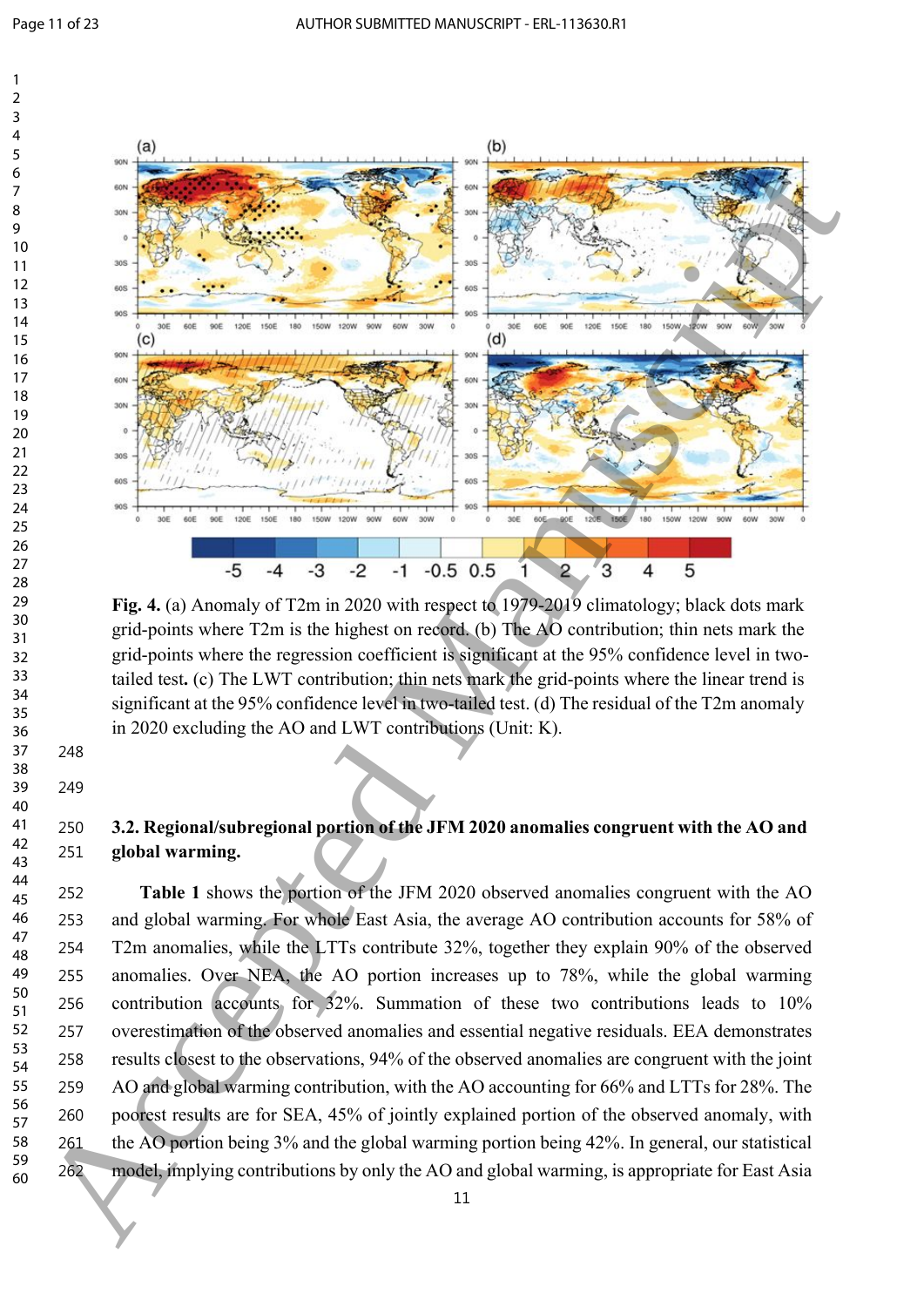on regional scale and on the subregional scale for NEA and EEA, for which residuals are about 10% of the observed anomaly. For SEA, where the AO influence is uncertain **(Fig. 3)**, the only LTTs underestimate anomalies and remain large residual discussed in section 4.2. Results for T2max and T2min resemble those for T2m and are shown in Supplementary material (Table S1).

**Table 1.** Regional/subregional JFM 2020 mean observed T2m anomalies and their portions contributed by the AO, LTT, AO+LTT. The positive (negative) residuals correspond to underestimation (overestimation) of the observed anomalies.

| Region<br>/subregion | Mean<br>anomaly |    | Portion of observed anomaly (%)<br>contributed by |        | <b>Residual</b><br>(%) |
|----------------------|-----------------|----|---------------------------------------------------|--------|------------------------|
|                      | V.              | AO | <b>LTT</b>                                        | AO+LTT |                        |
| EA                   | 2.35            | 58 | 32                                                | 90     |                        |
| <b>NEA</b>           | 3.02            | 78 | 32                                                | 10     | -10                    |
| <b>EEA</b>           | 2.17            | 66 | 28                                                | 94     |                        |
| <b>SEA</b>           | <b>1.97</b>     |    | 42.                                               | 45     |                        |

### **3.3. Particular temperature anomalies and contributions over East Asia**

 The positive T2m anomalies exceeding 2K over the land and 1K over the seas span almost whole East Asia **(Fig. 5a)**, with new records being established in the northernmost NEA (anomalies exceed 5K in the Lena-Aldan interfluve), most of EEA (anomalies of up to 4K), and coastal areas of SEA, (anomalies of up to 3K). The AO contributes positively (1K to 5K) over NEA and EEA **(Fig. 5b)**. However, the AO positive contribution over SEA is negligible and even locally negative as a result of the low coefficient of determination (< 0.1) between observed and estimated T2m **(Fig. 2b)**. The LTTs contribute positively over whole East Asia, with contribution of 1K to 2K spanning SEA and parts of NEA and EEA **(Fig. 5c)**. Regionally, the AO contribution is the strongest over NEA and weakest over the SEA, while LTTs' is relatively strong over SEA. 60 Accepted manually, lets SLA, where the AQ interesting and the Content of the Manuscripture and the Content of the Manuscripture and the Content of the Content of the Content of the Content of the Content of the Content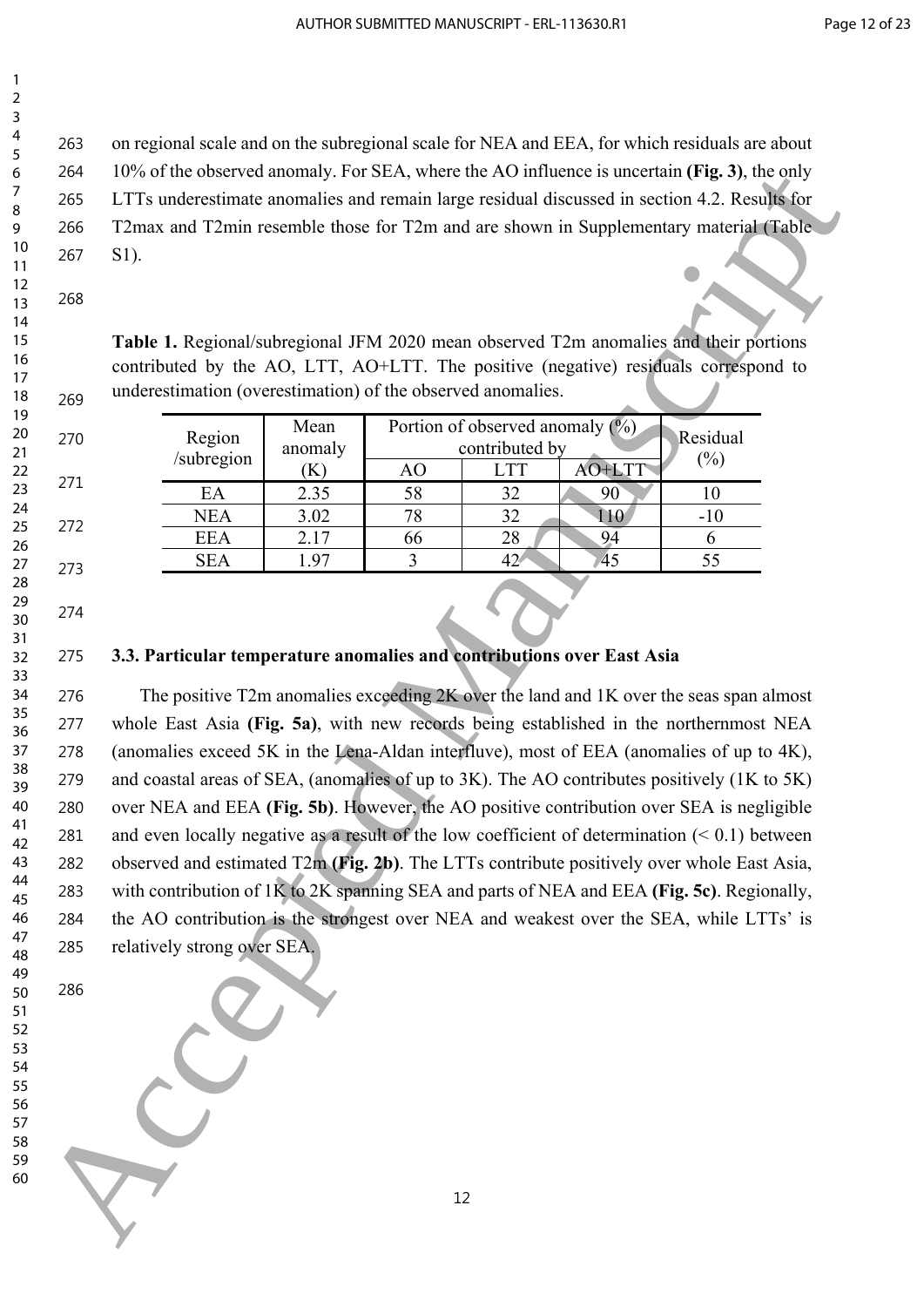



**Fig. 5**. Same as Fig. 4, but for East Asia.

 As shown in Fig. 5d, the statistical model underestimates observed anomalies over SEA (residuals of up to 2K) and over the Lena-Aldan interfluve and Manchuria in NEA (residuals of up to 3K and 2K). Meanwhile, in the rest of NEA, residuals, mainly negative, are quite small and randomly dispersed over land while the main area of the negative residuals (overestimation) is over the adjacent seas. Over EEA, residuals do not exceed 1K, with residuals less than 0.5K spanning the Korean Peninsula and Japanese Archipelago where the observed anomaly extremes achieve 4K being the highest on record. The detail discussion on the residuals is posted in the Section 4.3. For T2min and T2max, the results are similar to those of T2m. Please refer to the supplementary material for details **(Figs. S3 and S4).**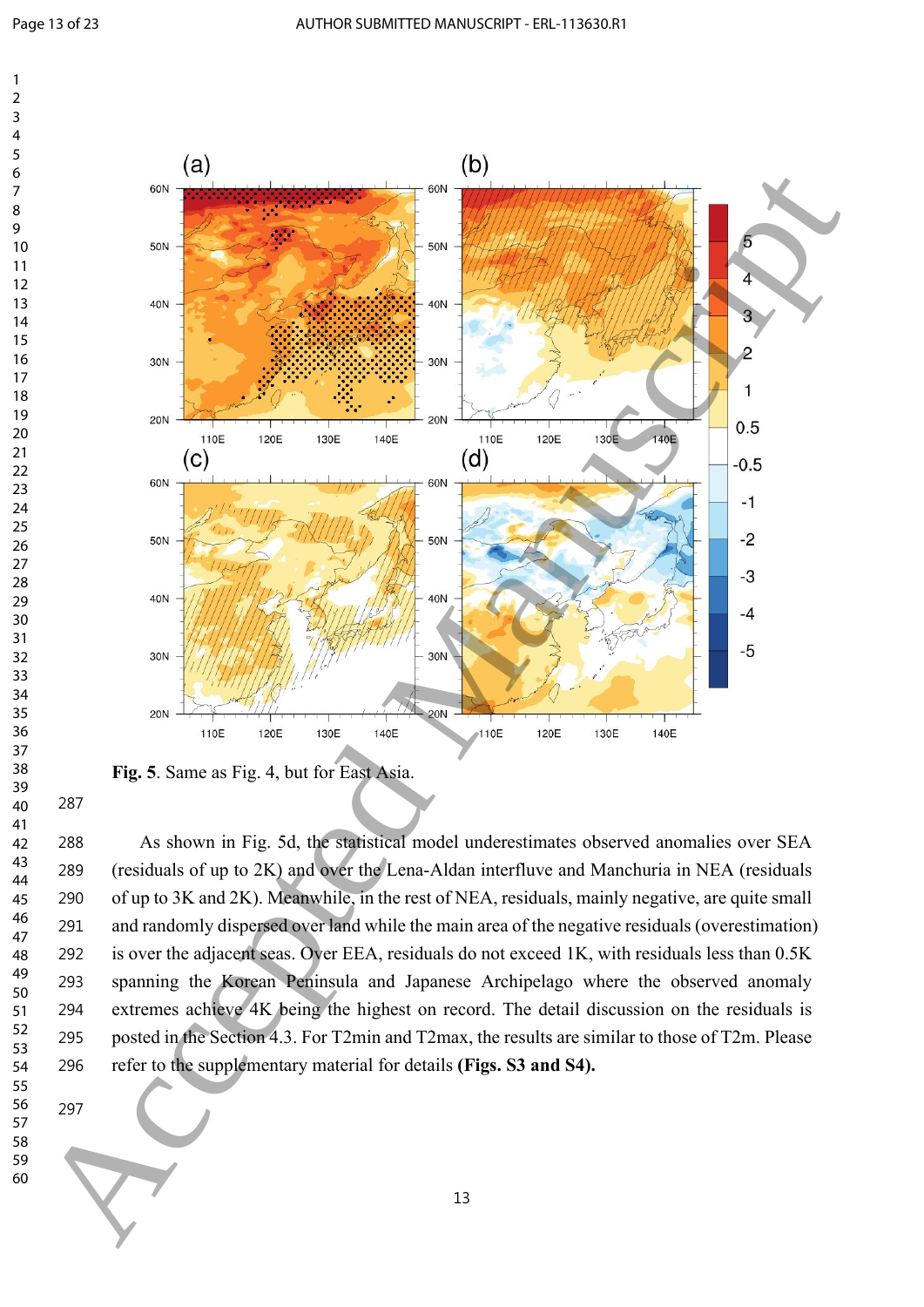### **3.4. Consistency between the observed and estimated temperature fields**

 Spatial correlation between the observed T2m field and the field estimated using the LTT is 0.38 while that estimated using AOI is 0.72, that indicates that the AO contribution pattern is closer to the observed anomaly pattern than the LTT contribution.

 The *RMSE* for the T2m field estimated using the LTT (1.95K) is larger than that associated with the AO (1.34K) that supports the result from the consistency assessment on the superiority of the AO contribution. Superiority of the AO contribution also results from the significant positive *MSSS* value (0.53) assessing consistency between the observed field and the AO contribution in respect to the LTT contribution. However, the lowest *RMSE* (1.00K) is between the observed field and the field combining both the AO and LTT contributions, meanwhile, the significant positive *MSSS* value (0.45) proves that it is global warming that essentially improves the field estimated based on the AO alone. The field consistency scores for T2min and T2max are similar to those obtained for T2m, see **Tables S2** and **S3** in Supplementary material for detailed values. Consequently, the observed strong positive temperature anomalies including extreme anomalies over East Asia could have been achieved only as a combined effect of the extreme positive AO event and global warming.

 

#### **4. Discussion**

#### **4.1. Relationships between the AO and global warming**

 Our study is based on assumption of statistical independence between AOI and global warming trend over the 41-year training period during which the AOI trend was negligible. Meanwhile, statistical independence during a certain period does not imply physical independence between the AO and global warming. Particularly, at least two physically 321 plausible mechanisms linking the AO and global warming that offset each other have been suggested. The first mechanism has been detailed and supported in the model studies by Shindell et al. (2001). Increase of well mixed greenhouse gas concentration in atmosphere results in increase in horizontal temperature gradient between the upper tropical troposphere and lower polar stratosphere that results in enhancement of the polar vortex, that is, the positive AOI polarity. The second suggested mechanism is based on the Arctic amplification, the enhanced Arctic warming as compared with the middle and lower latitudes caused by the positive feedback between the sea ice retreat and global warming. It must result in decrease of the temperature gradient between middle and polar latitudes, enhancement of meridional circulation and weakening of zonal one, that is, in the negative AOI polarity (Cohen et al., 2020, and references therein). However, it should be noted that there is no consensus on the second mechanism yet, with model studies disagreeing each other and observed periods being 6<br>  $\frac{6}{2}$  Spatial correlation between the observation Tarbitative delicated with a formid and the formid and the correlation between  $\frac{9}{2}$  Spatial and the correlation between  $\frac{9}{2}$  Spatial and the correlation b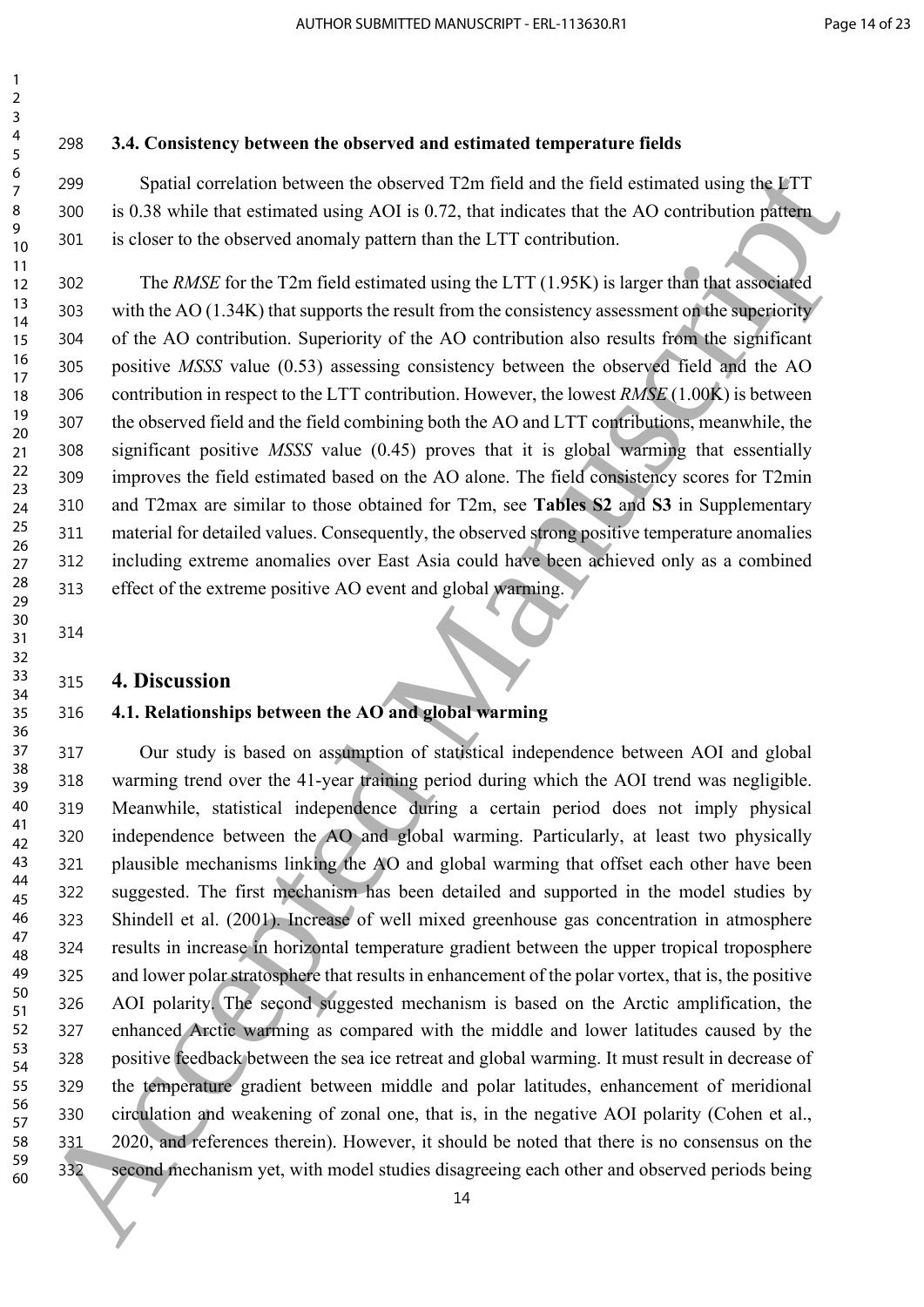too short for reliable statistical confirmation (Cohen et al., 2020). The first mechanism 334 prevailed in the 1960s-1990s, with the AOI trend during 1959-1997 being  $0.041 \pm 0.032 \sigma/\text{year}$ . Associated significant contribution to the global warming signals during the 1960s-1990s was demonstrated by Thompson et al. (2000) and numerous following studies. However, since the 1990s, the AOI trend has been decreasing down to the negative values (Kryzhov and Gorelits, 2015), and the AO signal became distinguishable from that of global warming (Cohen and Barlow, 2005). This AOI decrease was possibly caused by the second mechanism.

 Our training period comprises both the AOI positive and negative trend periods, with the AOI trend for the whole 41-year training period turning out negligible. We should note that external forcings not related to global warming that may also affect the AO have been also suggested, particularly, variations in ultra-violet solar radiation and volcano eruptions (e.g., Shindell et al., 2001). Therefore, if the AOI trend were significant, uncertain would be the causes of the trend, and the AO signal would become undistinguishable from that of global warming in an empirical study. Meanwhile, for the period 1979-2019 when the AO trend is negligible, the AO and global warming signals become distinguishable, so do their contributions to the anomalies of JFM 2020.

 We have also analyzed status of the snow cover extent (SCE) of JFM 2020 which may influence on the AO and East Asia temperature at the same time. As has been shown by Juzbašić et al. (2021) development of the extreme positive JFM AO event was abnormal in the autumn and winter of 2019/20. It was preceded by enlarged October and November SCE in Eastern Eurasia that tends to result in the negative AO phase rather than positive (Cohen et al., 2007; Cohen and Jones, 2011; Han and Sun, 2018). However, in spite of the extreme positive JFM AO event, because of its abnormal development, the autumn 2019 area averaged SCE anomaly standardized in respect to 1979-2019 was 0.95 in East Asia. The positive SCE anomaly persisted into winter being 0.56 in JFM 2020, weakening the AO-induced warming impact. Meanwhile, the East Asia JFM SCE negatively correlates with the AO with coefficient -0.44 on the detrended 41-year series. 6 234<br>
28 Everalis un the 1960-1990s, while no Act lierations published at the manuscript of the signal of the signal of the signal of the signal of the signal of the signal of the signal of the signal of the signal of th

 It is also worth noting that the positive SST anomalies in the equatorial Pacific, with the JFM 2020 Nino3.4 index being 0.5, similarly to the autumn positive SCE anomalies in Eastern Eurasia, were favorable for the negative phase of the AO (Fletcher and Cassou, 2015) rather than the extreme positive AO event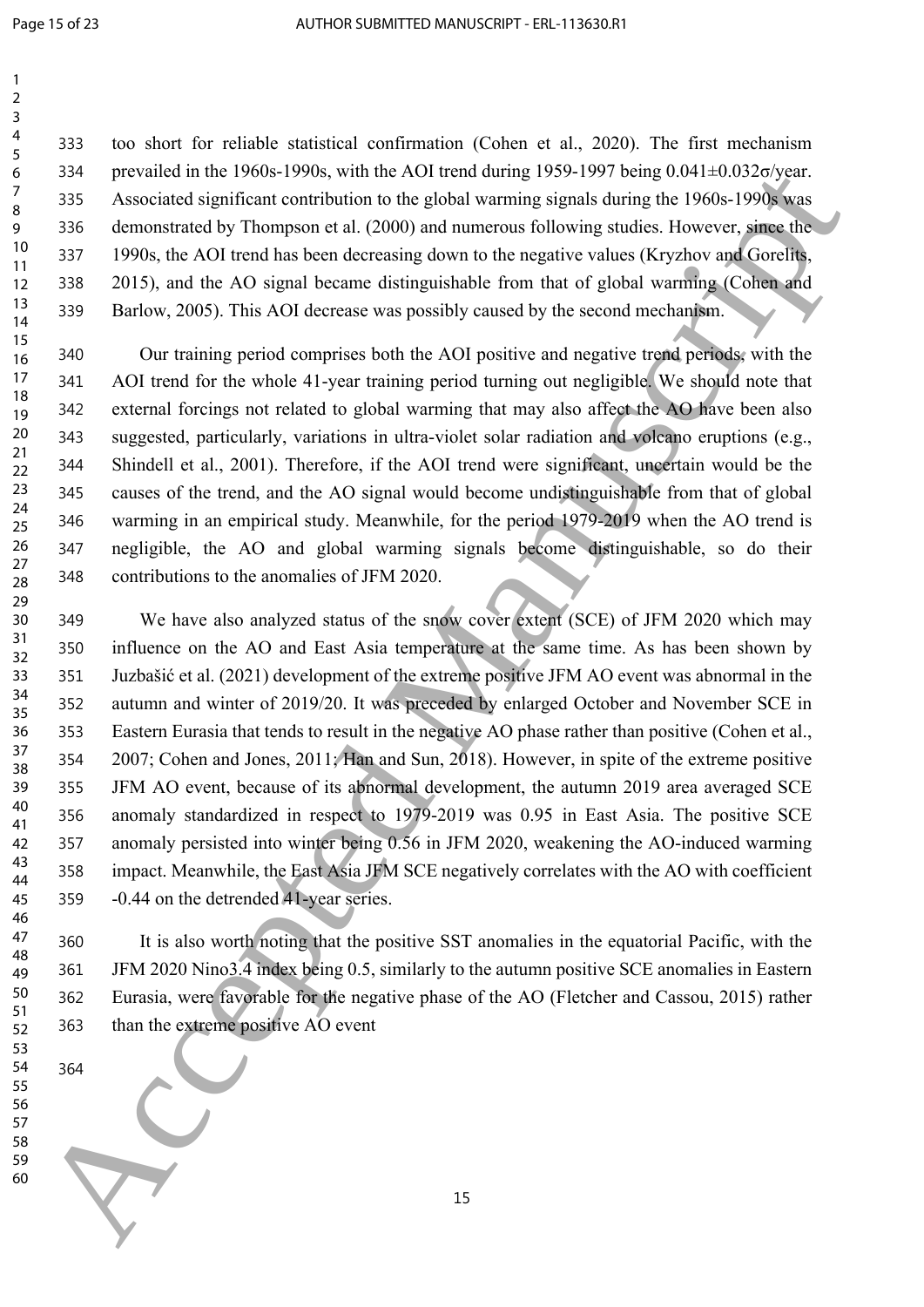#### **4.2. Residuals**

 Temperature anomalies are overestimated (negative residuals) by 10% as average over NEA, with the largest negative residuals spanning the seas as a result of underestimation of enhanced cold advection from the continent with anomalous westerlies and prevailing negative SST anomalies **(Figs. 6a and S5)**. The negative residuals in the continental area may be a result from the positive SCE anomaly in NEA, with standardized in respect to 1979-2019 area average SCE anomaly in JFM 2020 being 0.75. On the background of average overestimation, there are two areas of essential underestimation of the observed anomalies those are the northernmost NEA part and the central NEA part over Manchuria. The northernmost area of NEA in JFM 2020 was affected by anomalous westerlies in the western part and southerlies in the eastern part **(Fig. S5)**, which caused additional heat advection from warmer western domain and from the East Sea **(Figs. 4d and 6a)**, not inherent in the classical AO pattern, and could result in the underestimation of anomalies by the model. It should be noted that SST of the East Asia adjacent seas was extremely high in JFM 2020 **(Fig. 6a)** in contrast to the negative SST anomaly in 1989 when the previous extreme AO event occurred (Juzbašić et al., 2021). The area of the positive residuals in Manchuria is a comparatively flat valley bordered in the north with an arc of the trans-Baikal ridges opened to anomalous south-easterlies of JFM 2020 **(Fig. S6)**. Also, these positive residuals could result from an anomalous radiative forcing during JFM 2020 **(Fig. 6b)** that corresponds to the enhanced role of radiative forcing in temperature variability in the dryland belt (Groisman et al., 2018). 7 366 Transponsion at a correstinanted (regative residuals) by 10%, as average over  $\frac{9}{2}$  as 1 366. With with the largest negative residual spanning the sea an a neural of understand means of the sea and its continue

 Underestimation by 40-69% of the observed anomalies over SEA, at least in its eastern part where anomalies were extreme, was caused by the anomalous heat advection to the region from the adjacent seas with extremely high SST **(Figs. 6a and S5)**. Given that the tendency of a weaker winter monsoon marked by warmer winters to occur in El Niño years (Ha et al., 2012), the extremely high SST could be related to a weak El Niño during JFM 2020. However, both low intensity of El Niño (Nino3.4 index was 0.5) and rather low mosaic distributed correlation between SST in the adjacent seas and the Nino3.4 index, slightly exceeding the 95% confidence level **(Fig. S7)**, do not imply a strong El Niño impact on East Asia T2m in JFM 2020. Meanwhile, in the north-western continental part anomalous radiative forcing **(Fig. 6b)** could explain essential underestimation of the observed anomalies by the LTT alone with no additional contribution by the AO.

 Analysis of residuals, that is, the portion of the observed anomalies not dominated by global warming and the AO, with both impacts being parameterized on the 1979-2019 series, reveals that the residuals were mainly caused by extremely high SST of the seas adjacent to East Asia, anomalous south-easterlies, and locally anomalous radiative forcing.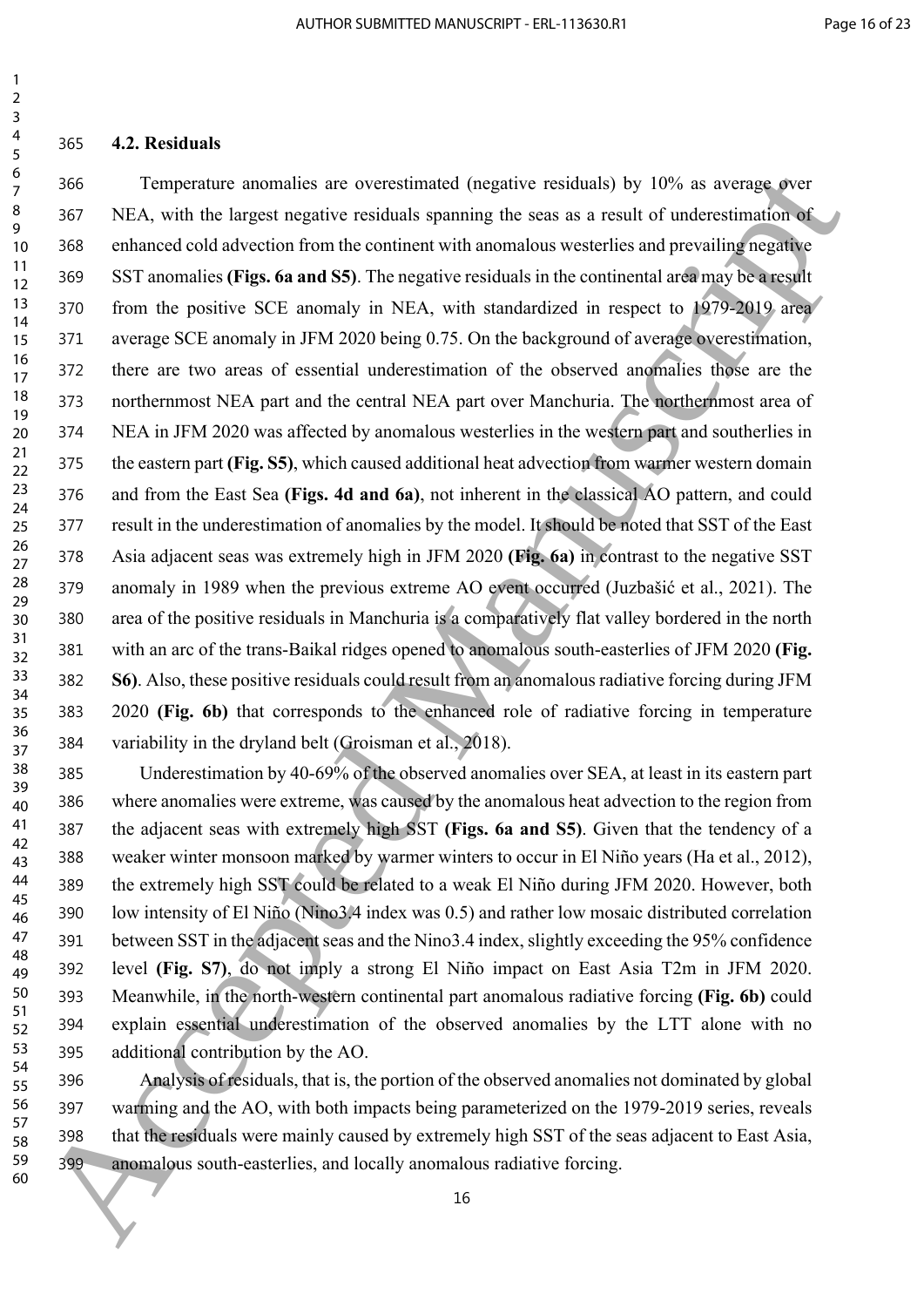



Fig. 6. Anomalies of (a) SST (Unit: K) and (b) surface net radiation (Unit: W/m<sup>2</sup>) in JFM 2020 with respect to 1979-2019 climatology. Thin nets in (a) mark grid-points where SST is the highest on record. The value in (b) was calculated as an algebraic sum of mean surface net shortwave and longwave radiation flux, the positive indicates downwards.

### **5. Conclusion**

 In recent decades, the occurrences of abnormally high temperatures have increased in frequency and intensity. Global warming caused by Earth's radiative imbalance clearly contributes to this, but its local manifestations are not uniform. It raises the question of whether each new regional temperature extreme is a result from global warming or regional peculiarities, particularly anomalous heat advection with circulation anomalies. The extremely warm winter of 2019/20 gave us a unique opportunity to compare the roles of global warming and the AO in achieving these extremes based on observations.

 We performed this analysis for East Asia based on linear LTTs and cubic temperature-AO 411 relationships. The extremely positive AO event accounts for 78% and 66% of the temperature extremes in NEA and EEA, correspondingly, and had a negligible effect for SEA. Moreover, the LTTs made the anomaly patterns estimated by the AO contributions more consistent with those observed in all regions. Notably, the LTTs account for 42% of the anomalies observed in SEA. Meanwhile, the statistical model in this study showed residuals in some regions of NEA and SEA, which appear to be related to the unique climate features of JFM 2020, such as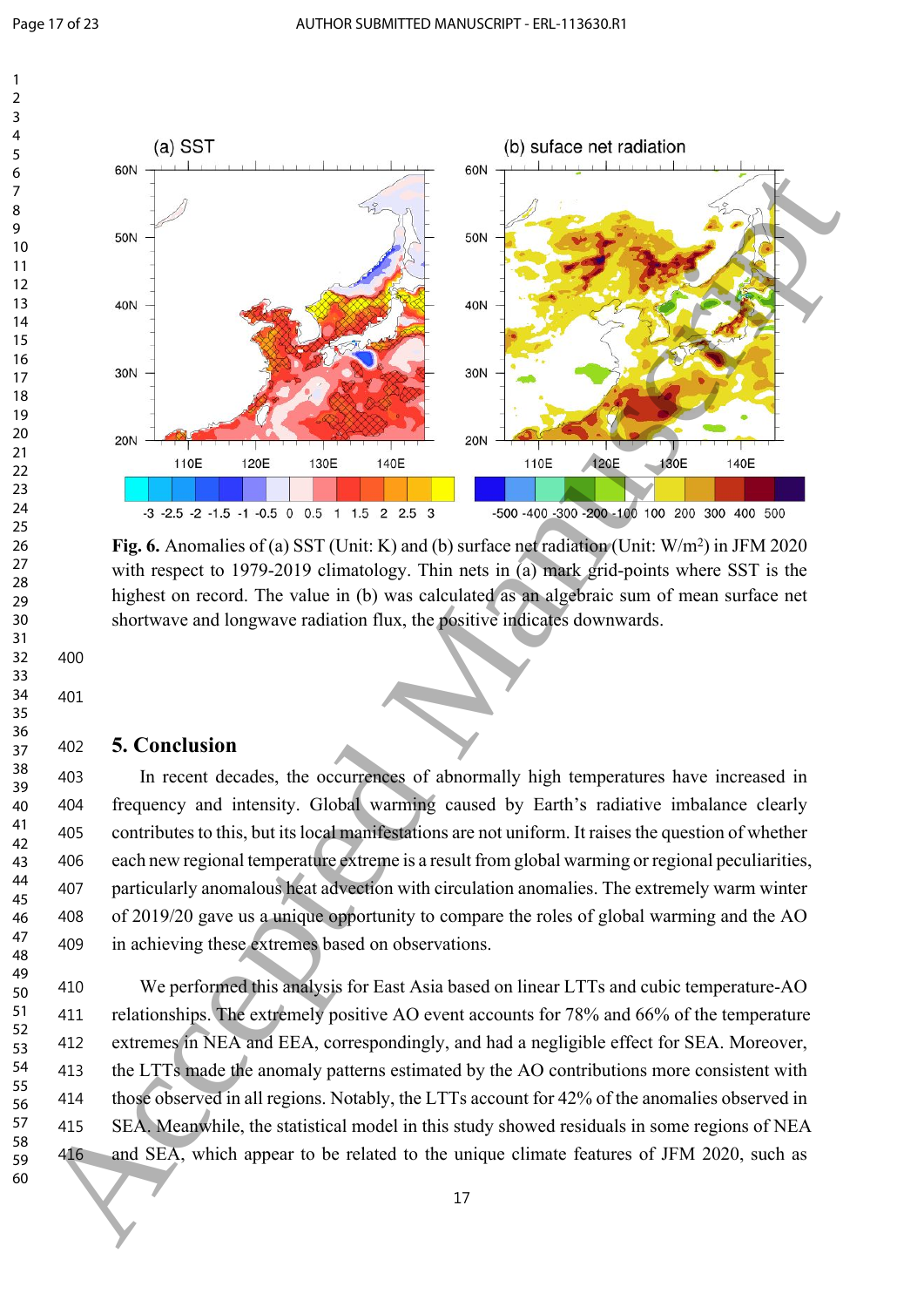anomalously high SLP over the Northern Pacific and associated anomalous heat advection to East Asia, extremely warm SST along the East Asia coast, and enhanced radiative forcing over Manchuria.

 This study suggests that the 2020 wintertime temperature extremes would probably not have occurred in the absence of either the extreme AO event or background global warming and shows that superimposing of certain climate modes on global warming could lead to previously unexperienced extremes in future. These results have implications for the evaluation of possible temperature anomalies caused by the extreme AO events behind steady climate 425 system changes, particularly the temperature's upward trend which matches the goals of NEFI (Groisman et al 2017; Soja and Groisman, 2018). It also suggests that appropriate climate change adaptation and mitigation should be implemented as soon as possible in East Asia, as the occurrence of extreme events in response to climate change might pose challenges to sustainable societies. 6 Also Luci[d](https://cds.climate.copernicus.eu/cdsapp#!/search?type=dataset&text=era5) [M](https://cds.climate.copernicus.eu/cdsapp#!/search?type=dataset&text=era5)anuscriptor (with SN independent and the content of the subsection of the same of the same of the same of the same of the same of the same of the same of the same of the same of the same of the same of the s

## 

### **Acknowledgments**

 This work was funded by the Korea Meteorological Administration Research and Development Program under Grant KMI2020-01411.

 ERA5, a fifth-generation ECMWF reanalysis data (Hersbach et al., 2018; 2019a; b) are provided by the Copernicus Climate Change Service (C3S) and were obtained from Climate Data Store (CDS) homepage at https://cds.climate.copernicus.eu/. Monthly AO indices are taken from the NOAA Climate Prediction Center website (https://www.cpc.ncep.noaa.gov/). Snow cover data were provided by Rutgers University (https://climate.rutgers.edu/snowcover/index.php)

### **Data availability statement**

 

## The data that support the findings of this study are available upon request from the authors.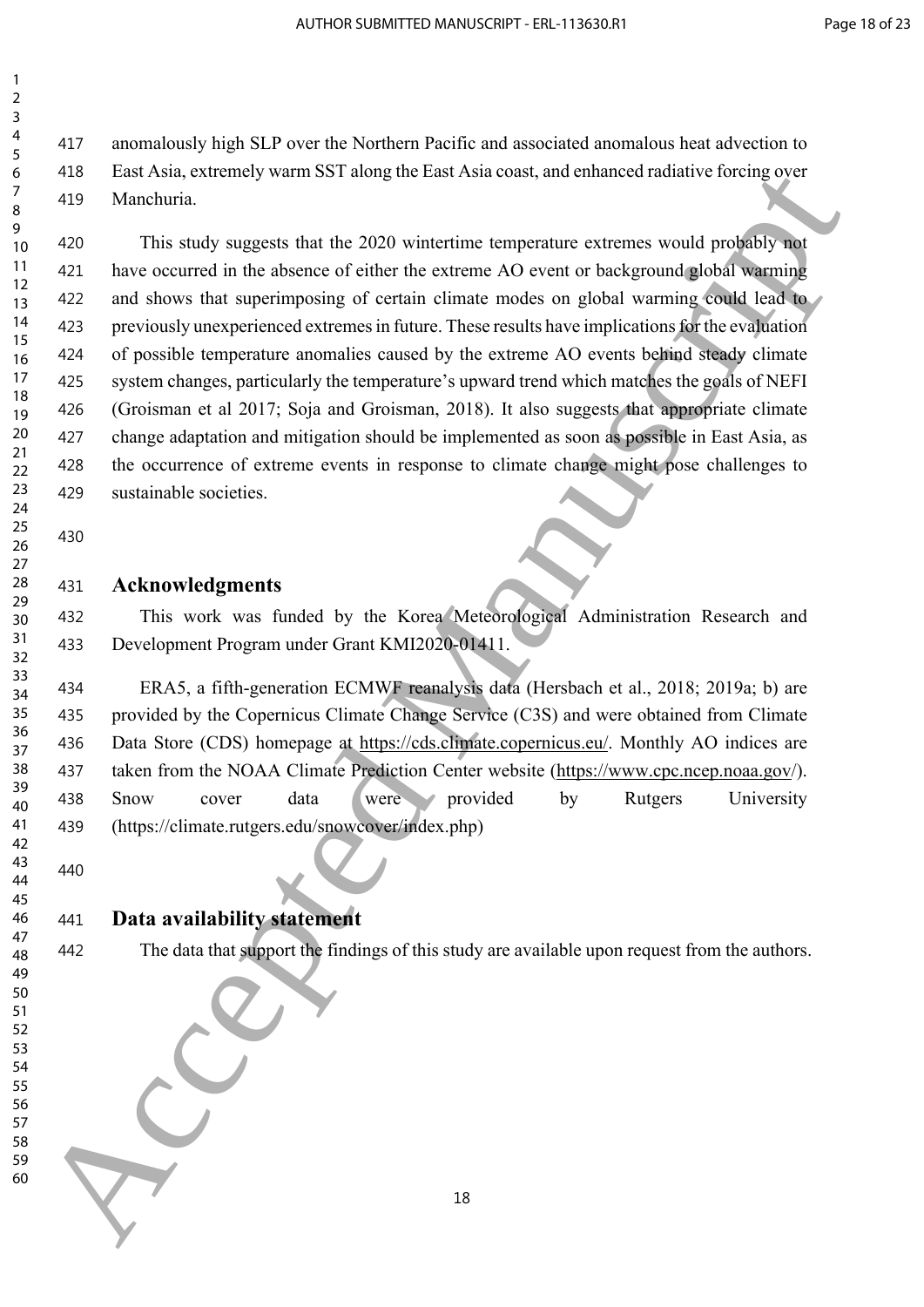| 1<br>2                                                                                       |     |                                                                                                   |
|----------------------------------------------------------------------------------------------|-----|---------------------------------------------------------------------------------------------------|
| 3<br>4                                                                                       |     |                                                                                                   |
| 5                                                                                            | 443 | <b>References</b>                                                                                 |
| 6<br>$\overline{7}$                                                                          | 444 |                                                                                                   |
| 8                                                                                            | 445 | Ahn, J.-B., Choi, Y.-W., Jo, S. & Hong, J.-Y. (2014). Projection of 21st century climate over     |
| 9<br>10                                                                                      | 446 | Korean Peninsula: temperature and precipitation simulated by WRFV3. 4 based on                    |
| 11                                                                                           | 447 | RCP4.<br>8.5<br>and<br>scenarios.<br>Atmosphere,<br>$24(4)$ ,<br>541-554.<br>5                    |
| 12<br>13                                                                                     | 448 | https://doi.org/10.14191/Atmos.2014.24.4.541                                                      |
| 14                                                                                           | 449 | Bretherton, C. S., Widmann, M., Dymnikov, V. P., Wallace, J. M. & Bladé, I. (1999). The           |
| 15<br>16                                                                                     | 450 | effective number of spatial degrees of freedom of a time-varying field. Journal of                |
| 17                                                                                           | 451 | https://doi.org/10.1175/1520-<br>1990-2009.<br>12(7),<br>climate,                                 |
| 18                                                                                           | 452 | 0442(1999)012<1990:TENOSD>2.0.CO;2                                                                |
| 19<br>20                                                                                     | 453 | Cohen, J. & Barlow, M. (2005). The NAO, the AO, and Global Warming: How Closely                   |
| 21                                                                                           | 454 | Related?, Journal of Climate, 18(21), 4498-4513. http://doi.org/10.1175/JCLI3530.1                |
| 22<br>23                                                                                     | 455 | Cohen, J., Barlow, M., Kushner, P. J., & Saito, K. (2007). Stratosphere-troposphere coupling      |
| 24                                                                                           | 456 | and links with Eurasian land surface variability. Journal of Climate, 20(21), 5335-5343.          |
| 25                                                                                           | 457 | https://doi.org/10.1175/2007JCLI1725.1                                                            |
| 27                                                                                           | 458 | Cohen, J., & Jones, J. (2011). A new index for more accurate winter predictions. Geophysical      |
|                                                                                              | 459 | Research Letters, 38(21). https://doi.org/10.1029/2011GL049626                                    |
| 30                                                                                           | 460 | Cohen, J., Zhang, X., Francis, J., et al. (2020). Divergent consensuses on Arctic amplification   |
|                                                                                              | 461 | influence on midlatitude severe winter weather. Nature Climate Change, 10, 20-29.                 |
| 33                                                                                           | 462 | https://doi.org/10.1038/s41558-019-0662-y                                                         |
|                                                                                              | 463 | Fletcher, C. G., & Cassou, C. (2015). The dynamical influence of separate teleconnections from    |
| 36                                                                                           | 464 | the Pacific and Indian Oceans on the northern annular mode. Journal of Climate, 28(20),           |
|                                                                                              | 465 | 7985-8002. https://doi.org/10.1175/JCLI-D-14-00839.1                                              |
| 39                                                                                           | 466 | Gong, D. & Wang, S. (2003). Influence of Arctic Oscillation on winter climate over China.         |
| 40                                                                                           | 467 | Geographical<br>Journal<br>$\sigma f$<br>Sciences,<br>$13(2)$ ,<br>208-216.                       |
| 42                                                                                           | 468 | https://doi.org/10.1007/BF02837460                                                                |
| 43                                                                                           | 469 | Gong, D. Y., Wang, S. W. & Zhu, J. H. (2001). East Asian winter monsoon and Arctic                |
| 45                                                                                           | 470 | oscillation.<br>Geophysical<br>research<br>letters,<br>$28(10)$ ,<br>2073-2076.                   |
| 46                                                                                           | 471 | https://doi.org/10.1029/2000GL012311                                                              |
| 48                                                                                           | 472 | Groisman, P., Shugart, H., Kicklighter, D., et al. (2017). Northern Eurasia Future Initiative     |
| 49                                                                                           | 473 | (NEFI): facing the challenges and pathways of global change in the twenty-first century.          |
| 51                                                                                           | 474 | Progress in Earth and Planetary Science, 4(1), 1-48, https://doi.org/10.1186/s40645-              |
| 52                                                                                           | 475 | 017-0154-5                                                                                        |
| 54                                                                                           | 476 | Groisman, P., Bulygina, O., Henebry, G., et al. (2018). Dryland belt of Northern Eurasia:         |
| 55                                                                                           | 477 | contemporary environmental changes and their consequences. Environmental Research                 |
| 57                                                                                           | 478 | Letters, 13(11), 115008, https://doi.org/10.1088/1748-9326/aae43c                                 |
| 58                                                                                           | 479 | Ha, K.-J, Heo, K.-Y., Lee, S.-S., Yun, K.-S., & Jhun, J.-G. (2012). Variability in the East Asian |
| 60                                                                                           |     |                                                                                                   |
|                                                                                              |     | 19                                                                                                |
|                                                                                              |     |                                                                                                   |
| 26<br>28<br>29<br>31<br>32<br>34<br>35<br>37<br>38<br>41<br>44<br>47<br>50<br>53<br>56<br>59 |     |                                                                                                   |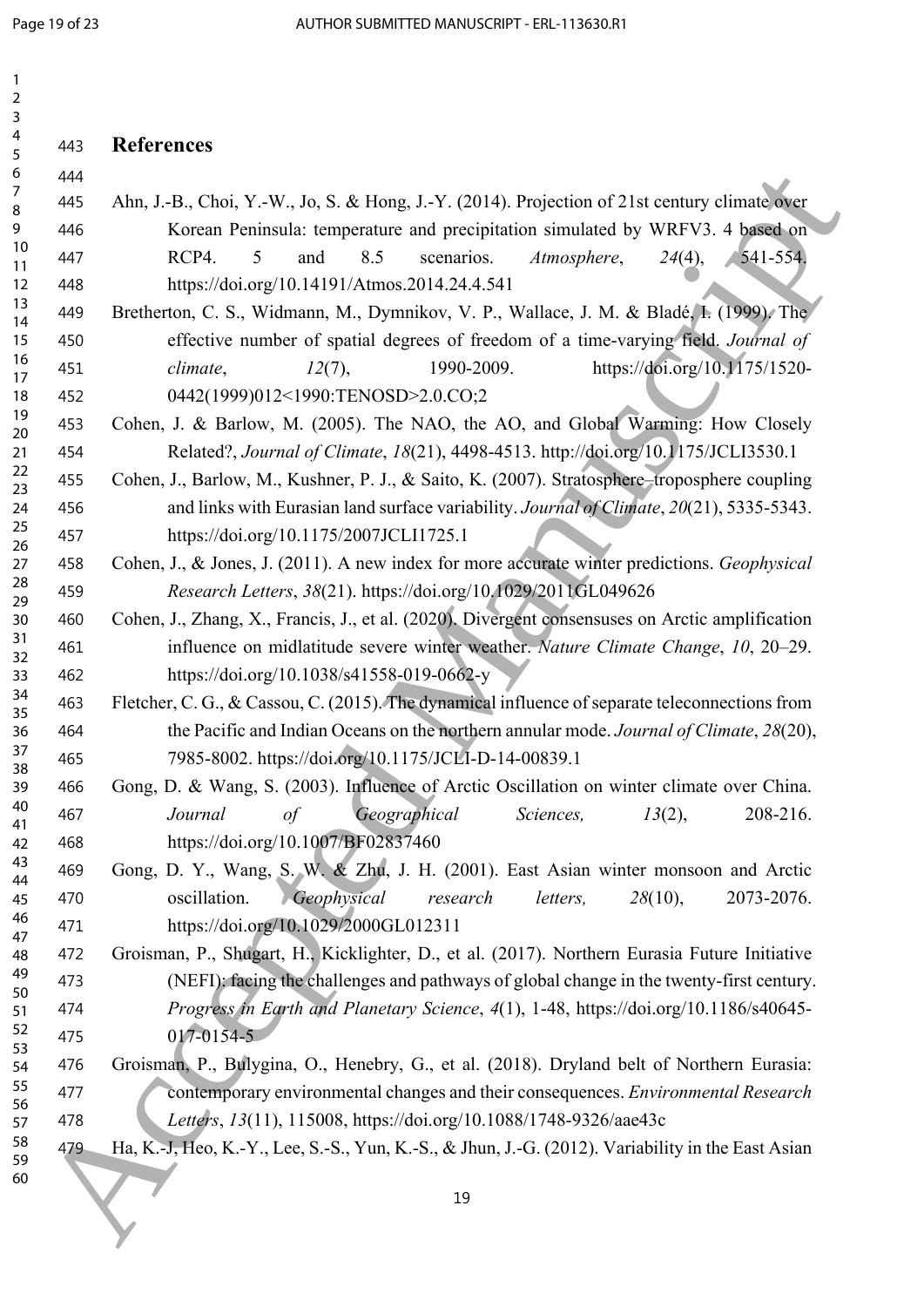| $\overline{a}$<br>3 |     |                                                                                                |
|---------------------|-----|------------------------------------------------------------------------------------------------|
| 4<br>5              | 480 | Monsoon: a review. METEOROLOGICAL APPLICATIONS, 19(2),<br>$200 - 215$ .                        |
| 6                   | 481 | http://doi.org/10.1002/met.1320                                                                |
| 7                   | 482 | Han, S., & Sun, J. (2018). Impacts of autumnal Eurasian snow cover on predominant modes of     |
| 8<br>9              | 483 | boreal winter surface air temperature over Eurasia. Journal of Geophysical Research:           |
| 10                  | 484 | Atmospheres, 123(18), 10-076. https://doi.org/10.1029/2018JD028443                             |
| 11<br>12            | 485 | Heo, J-W, Ho C-H, Park T-W, Choi W, Jeong J-H, & Kim J. (2018). Changes in Cold Surge          |
| 13                  | 486 | Occurrence over East Asia in the Future: Role of Thermal Structure. Atmosphere, 9(6),          |
| 14<br>15            | 487 | 222. https://doi.org/10.3390/atmos9060222                                                      |
| 16                  | 488 | Hersbach, H., Bell, B., Berrisford, P., et al. (2018). ERA5 hourly data on single levels from  |
| 17<br>18            | 489 | 1979 to present. Copernicus Climate Change Service (C3S) Climate Data Store (CDS).             |
| 19                  | 490 | http://doi.org/10.24381/cds.adbb2d47                                                           |
| 20<br>21            | 491 | Hersbach, H., Bell, B., Berrisford, P., et al. (2019a). ERA5 monthly averaged data on pressure |
| 22                  | 492 | levels from 1979 to present. Copernicus Climate Change Service (C3S) Climate Data              |
| 23                  | 493 | Store (CDS). http://doi.org/10.24381/cds.6860a573                                              |
| 24<br>25            | 494 | Hersbach, H., Bell, B., Berrisford, P., et al. (2019b). ERA5 monthly averaged data on single   |
| 26                  |     | levels from 1979 to present. Copernicus Climate Change Service (C3S) Climate Data              |
| 27<br>28            | 495 |                                                                                                |
| 29                  | 496 | Store (CDS). http://doi.org/10.24381/cds.f17050d7                                              |
| 30<br>31            | 497 | Higgins, R. W., Leetmaa, A. & Kousky, V. E. (2002). Relationships between climate variability  |
| 32                  | 498 | and winter temperature extremes in the United States, Journal of Climate, 15(13),              |
| 33<br>34            | 499 | 1555-1572, http://doi.org/10.1175/1520-0442(2002)015<1555:RBCVAW>2.0.CO;2                      |
| 35                  | 500 | IPCC (2014). Climate Change 2014: Synthesis Report. Contribution of Working Groups I, II       |
| 36                  | 501 | and III to the Fifth Assessment Report of the Intergovernmental Panel on Climate               |
| 37<br>38            | 502 | Change [Core Writing Team, R.K. Pachauri and L.A. Meyer (eds.)]. IPCC, Geneva,                 |
| 39                  | 503 | Switzerland, 151pp.                                                                            |
| 40<br>41            | 504 | Jeong, J.-H., and Ho, C.-H. (2005), Changes in occurrence of cold surges over east Asia in     |
| 42                  | 505 | association with Arctic Oscillation, Geophys. Res. Lett., 32, L14704,                          |
| 43<br>44            | 506 | http://doi.org/10.1029/2005GL023024.                                                           |
| 45                  | 507 | Jiang, D. B., Wang, H. J. & Lang, X. M. (2004). East Asian climate change trend under global   |
| 46<br>47            | 508 | warming background. Chinese Journal of Geophysics,<br>$47(4)$ ,<br>675-681.                    |
| 48                  | 509 | https://doi.org/10.1002/cjg2.3536                                                              |
| 49<br>50            | 510 | Juzbašić, A., Kryjov, V. N. & Ahn, J.-B. (2021). On the anomalous development of the           |
| 51                  | 511 | extremely intense positive Arctic Oscillation of the 2019-2020 winter. Environ. Res.           |
| 52<br>53            | 512 | Lett. 16(5), 055008. https://doi.org/10.1088/1748-9326/abe434.                                 |
| 54                  | 513 | Kalnay, E., Kanamitsu, M., Kistler, R., et al. (1996). The NCEP/NCAR 40-year reanalysis        |
| 55                  | 514 | project. Bulletin of the American meteorological Society, 77(3), 437-472.                      |
| 56<br>57            | 515 | https://doi.org/10.1175/1520-0477(1996)077<0437:TNYRP>2.0.CO;2                                 |
| 58                  | 516 | Kam, J., Min, S., Kim, Y., Kim, B., & Kug, J. (2022). Anthropogenic Contribution to the        |
| 59<br>60            |     |                                                                                                |
|                     |     | 20                                                                                             |
|                     |     |                                                                                                |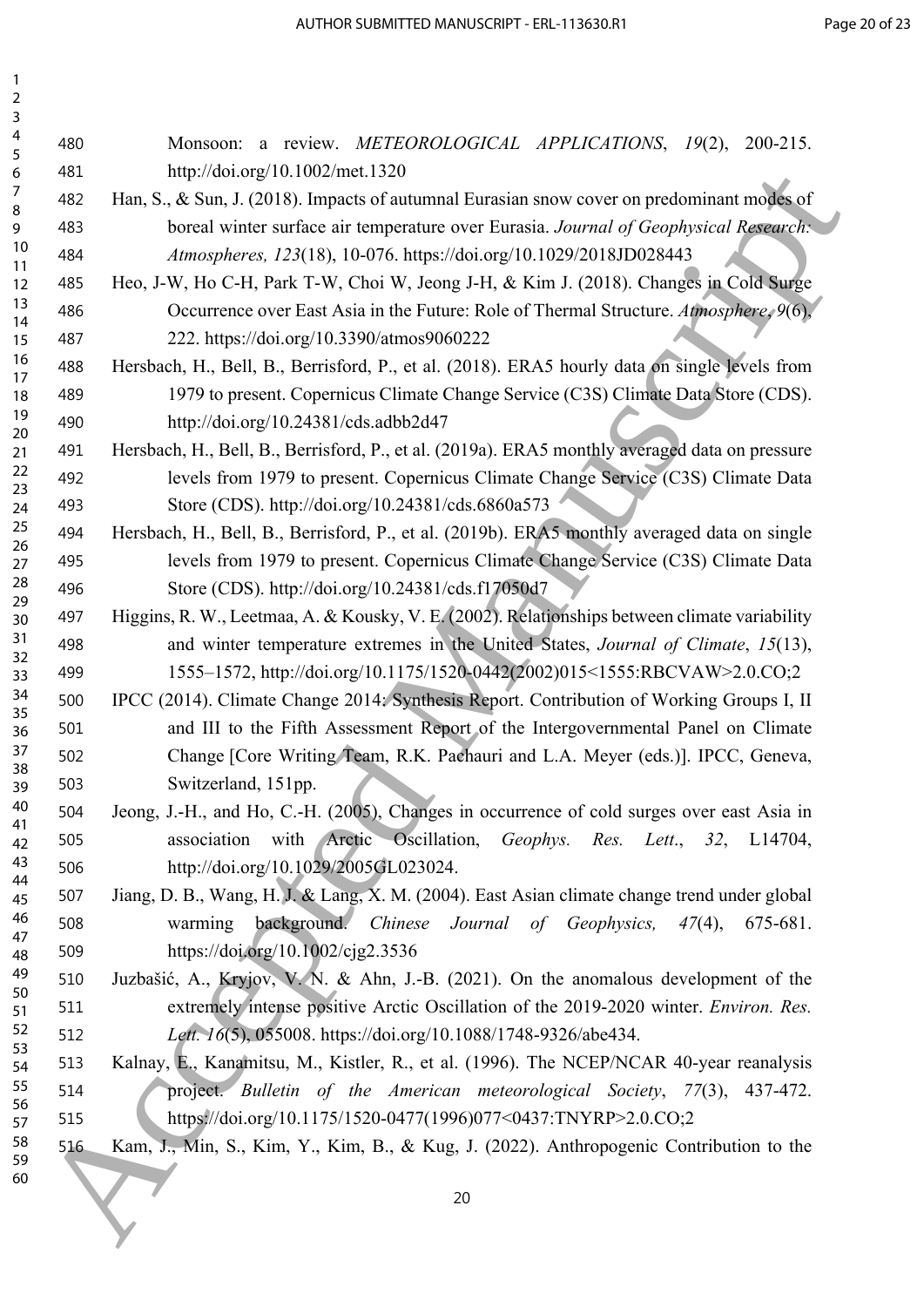| 1<br>$\overline{2}$ |     |                                                                                                      |  |  |  |  |
|---------------------|-----|------------------------------------------------------------------------------------------------------|--|--|--|--|
| 3<br>4              |     |                                                                                                      |  |  |  |  |
| 5                   | 517 | Record-Breaking Warm and Wet Winter 2019/20 over Northwest Russia, Bulletin of                       |  |  |  |  |
| 6<br>7              | 518 | S38-S43.<br>American<br>Meteorological<br>Society,<br>$103(3)$ ,<br>the                              |  |  |  |  |
| 8                   | 519 | https://doi.org/10.1175/BAMS-D-21-0148.1.                                                            |  |  |  |  |
| 9                   | 520 | Kryjov, V. N. (2021). Climate Extremes of the 2019/2020 Winter in Northern Eurasia:                  |  |  |  |  |
| 10<br>11            | 521 | Contributions by the Climate Trend and Interannual Variability Related to the Arctic                 |  |  |  |  |
| 12                  | 522 | $61 - 68$ .<br>Oscillation.<br>Russian<br>46(2),<br>Meteorology<br>and<br>Hydrology,                 |  |  |  |  |
| 13<br>14            | 523 | http://doi.org/10.3103/S1068373921020011                                                             |  |  |  |  |
| 15                  | 524 | Kryzhov, V. N. & Gorelits, O. V. (2015) The Arctic Oscillation and its impact on temperature         |  |  |  |  |
| 16<br>17            | 525 | and precipitation in Northern Eurasia in the 20th century. Russ. Meteorol. Hydrol. 40                |  |  |  |  |
| 18                  | 526 | 711-721. https://doi.org/10.3103/S1068373915110011                                                   |  |  |  |  |
| 19<br>20            | 527 | Lawrence, Z. D., Perlwitz, J., Butler, A. H., Manney, G. L., Newman, P. A., Lee, S. H. & Nash,       |  |  |  |  |
| 21                  | 528 | E. R. (2020). The Remarkably Strong Arctic Stratospheric Polar Vortex of Winter 2020:                |  |  |  |  |
| 22                  | 529 | Links to Record-Breaking Arctic Oscillation and Ozone Loss. Journal of Geophysical                   |  |  |  |  |
| 23<br>24            | 530 | e2020JD033271.<br>Research:<br>$125(22)$ ,<br>Atmospheres,                                           |  |  |  |  |
| 25                  | 531 | https://doi.org/10.1029/2020JD033271                                                                 |  |  |  |  |
| 26<br>27            | 532 | Lee, S.-S., Kim, S.-H., Jhun, J.-G., Ha, K.-J. & Seo, Y.-W. (2013). Robust warming over East         |  |  |  |  |
| 28                  | 533 | Asia during the boreal winter monsoon and its possible causes. Environmental                         |  |  |  |  |
| 29<br>30            | 534 | Research Letters, 8(3), 034001. http://dx.doi.org/10.1088/1748-9326/8/3/034001                       |  |  |  |  |
| 31                  | 535 | Luo, M., Feng, J. M., Xu, Z. F., Chen, L., Wang, J., Wang, Y. L., Lin, S. & Zhong, L. H.             |  |  |  |  |
| 32<br>33            | 536 | (2020). Decadal Wintertime Temperature Changes in East Asia During 1958-2001 and                     |  |  |  |  |
| 34                  | 537 | the Contributions of Internal Variability and External Forcing. Journal of Geophysical               |  |  |  |  |
| 35<br>36            | 538 | e2019JD031840.<br>Research:<br>Atmospheres,<br>$125(14)$ ,                                           |  |  |  |  |
| 37                  | 539 | https://doi.org/10.1029/2019JD031840                                                                 |  |  |  |  |
| 38                  | 540 | Meehl, G. A., Hu, A. & Santer, B. D. (2009). The Mid-1970s Climate Shift in the Pacific and          |  |  |  |  |
| 39<br>40            | 541 | the Relative Roles of Forced versus Inherent Decadal Variability. Journal of Climate,                |  |  |  |  |
| 41                  |     | 22(3), 780-792. https://doi.org/10.1175/2008JCLI2552.1                                               |  |  |  |  |
| 42<br>43            | 542 |                                                                                                      |  |  |  |  |
| 44                  | 543 | Murphy, A.H. (1988). Skill scores based on the mean squared error and their relationships to         |  |  |  |  |
| 45<br>46            | 544 | the correlation coefficient. Monthly Weather Review, 116(12), 2417-2424.                             |  |  |  |  |
| 47                  | 545 | https://doi.org/10.1175/1520-0493(1988)116<2417:SSBOTM>2.0.CO;2                                      |  |  |  |  |
| 48                  | 546 | NOAA National Centers for Environmental Information. (2020). State of the Climate: Global            |  |  |  |  |
| 49<br>50            | 547 | Climate Report for March 2020. https://www.ncdc.noaa.gov/sotc/global/202003.                         |  |  |  |  |
| 51                  | 548 | Park, H.-J. & Ahn, J.-B. (2016). Combined effect of the Arctic Oscillation and the Western           |  |  |  |  |
| 52<br>53            | 549 | Pacific pattern on East Asia winter temperature. Climate Dynamics, 46(9-10), 3205-                   |  |  |  |  |
| 54                  | 550 | 3221. https://doi.org/10.1007/s00382-015-2763-2                                                      |  |  |  |  |
| 55<br>56            | 551 | Park, T.-W., Ho, C.-H. & Yang, S. (2011). Relationship between the Arctic Oscillation and            |  |  |  |  |
| 57                  | 552 | $\text{cold}$<br>East<br>Asia.<br>Journal<br>climate,<br>surges<br>over<br>of<br>$24(1)$ ,<br>68-83. |  |  |  |  |
| 58<br>59            | 553 | https://doi.org/10.1175/2010JCLI3529.1                                                               |  |  |  |  |
| 60                  |     |                                                                                                      |  |  |  |  |
|                     |     | 21                                                                                                   |  |  |  |  |
|                     |     |                                                                                                      |  |  |  |  |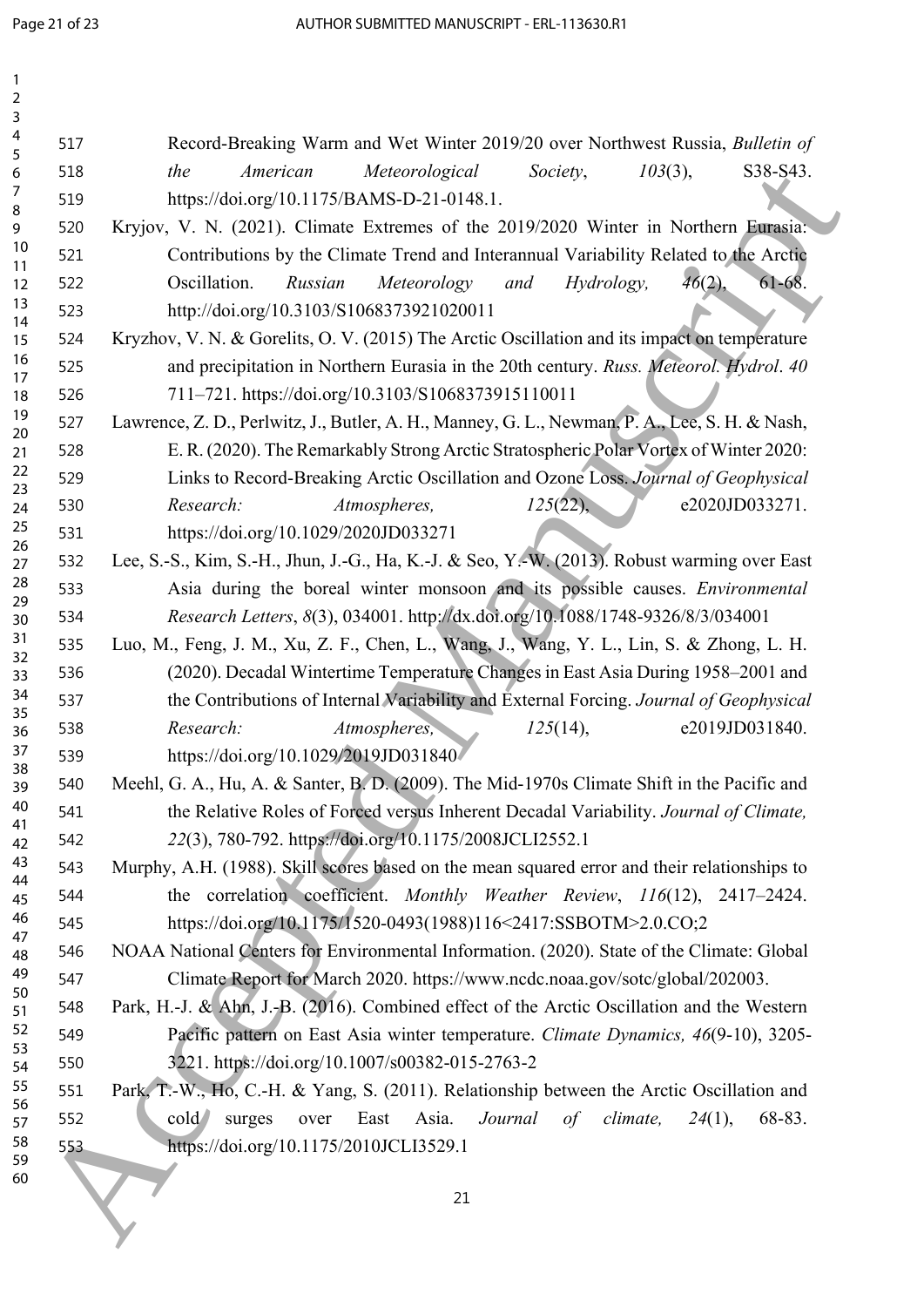| $\overline{2}$<br>$\mathbf{3}$ |     |                                                                                                  |
|--------------------------------|-----|--------------------------------------------------------------------------------------------------|
| $\overline{4}$                 | 554 | Ribes, A., Corre, L., Gibelin, A.-L. & Dubuisson, B. (2016). Issues in estimating observed       |
| 5<br>6                         | 555 | change at the local scale $-$ a case study: the recent warming over France. <i>International</i> |
| 7                              | 556 | Journal of Climatology, 36(11), 3794-3806. https://doi.org/10.1002/joc.4593                      |
| $\bf 8$<br>9                   | 557 | Shindell, D. T., Schmidt G. A., Miller R. L. & Rind D. (2001). Northern Hemisphere winter        |
| 10                             | 558 | climate response to greenhouse gas, ozone, solar, and volcanic forcing. Journal of               |
| 11<br>12                       | 559 | Geophysical Research, 106, 7193-7210. http://doi.org/10.1029/2000JD900547                        |
| 13                             | 560 | Soja, A. & Groisman, P. (2018). Earth Science and the integral climatic and socio-economic       |
| 14<br>15                       | 561 | drivers of change across northern Eurasia: the NEESPI legacy and future direction.               |
| 16                             | 562 | Environmental Research Letters, 13(4), 040401. http://doi.org/10.1088/1748-                      |
| 17<br>18                       | 563 | 9326/aab834                                                                                      |
| 19                             | 564 | Son, H.-Y., Park, W., Jeong, J.-H., Yeh S.-W., Kim, B.-M., Kwon, M. & Kug, J.-S. (2012).         |
| 20<br>21                       | 565 | Nonlinear impact of the Arctic Oscillation on extratropical surface air temperature,             |
| 22                             | 566 | Research:<br>Atmospheres,<br>Geophysical<br>117,<br>Journal<br>$\sigma f$<br>D19102.             |
| 23<br>24                       | 567 | http://doi.org/10.1029/2012JD018090                                                              |
| 25                             | 568 | Suo, L., Tan, B. & Huang, J. (2009). Further exploration on causes of temperature anomalies      |
| 26<br>27                       | 569 | associated with the abnormal northern annular mode. Chinese Science Bulletin, 54(12),            |
| 28                             | 570 | 2101-2106. https://doi.org/10.1007/s11434-009-0045-2.                                            |
| 29<br>30                       | 571 | Thompson, D. W. J. & Wallace, J. M. (1998). The Arctic Oscillation signature in the wintertime   |
| 31                             | 572 | geopotential height and temperature fields. Geophysical research letters, 25(9), 1297-           |
| 32<br>33                       | 573 | 1300. https://doi.org/10.1029/98GL00950.                                                         |
| 34                             | 574 | Thompson, D. W. J. & Wallace, J. M. (2000). Annular modes in the extratropical circulation.      |
| 35<br>36                       | 575 | Part I: Month-to-month variability. Journal of climate, 13(5),<br>1000-1016.                     |
| 37                             | 576 | https://doi.org/10.1175/1520-0442(2000)013<1018:AMITEC>2.0.CO;2.                                 |
| 38<br>39                       | 577 | Thompson, D. W. J., Wallace, J. M. & Hegerl, G. C. (2000). Annular Modes in the                  |
| 40                             | 578 | Extratropical Circulation. Part II: Trends. Journal of climate, 13(5), 1018-1036.                |
| 41<br>42                       | 579 | https://doi.org/10.1175/1520-0442(2000)013<1018:AMITEC>2.0.CO;2.                                 |
| 43                             | 580 | Thompson, D. W. J. & Wallace, J. M. (2001). Regional climate impacts of the Northern             |
| 44<br>45                       | 581 | Hemisphere<br>annular<br>mode.<br>Science,<br>293(5527),<br>85-89.                               |
| 46                             | 582 | http://doi.org/10.1126/science.1058958.                                                          |
| 47<br>48                       | 583 | Wilks, D. S. (1995). Statistical Methods in the Atmospheric Sciences. Second Edition. Elsevier   |
| 49                             | 584 | Academic Press: San Diego, CA.                                                                   |
| 50<br>51                       | 585 | Wilks, D. S. (1997). Resampling Hypothesis Tests for Autocorrelated Fields, Journal of           |
| 52                             | 586 | $10(1)$ ,<br>https://doi.org/10.1175/1520-<br>Climate,<br>$65 - 82.$                             |
| 53<br>54                       | 587 | 0442(1997)010<0065:RHTFAF>2.0.CO;2                                                               |
| 55                             | 588 | Woo, S.-H., Kim, B.-M., Jeong, J.-H., Kim, S.-J., & Lim, G.-H. (2012). Decadal changes in        |
| 56<br>57                       | 589 | surface air temperature variability and cold surge characteristics over northeast Asia           |
| 58<br>59                       | 590 | and their relation with the Arctic Oscillation for the past three decades (1979–2011), J.        |
| 60                             |     |                                                                                                  |
|                                |     | 22                                                                                               |
|                                |     |                                                                                                  |